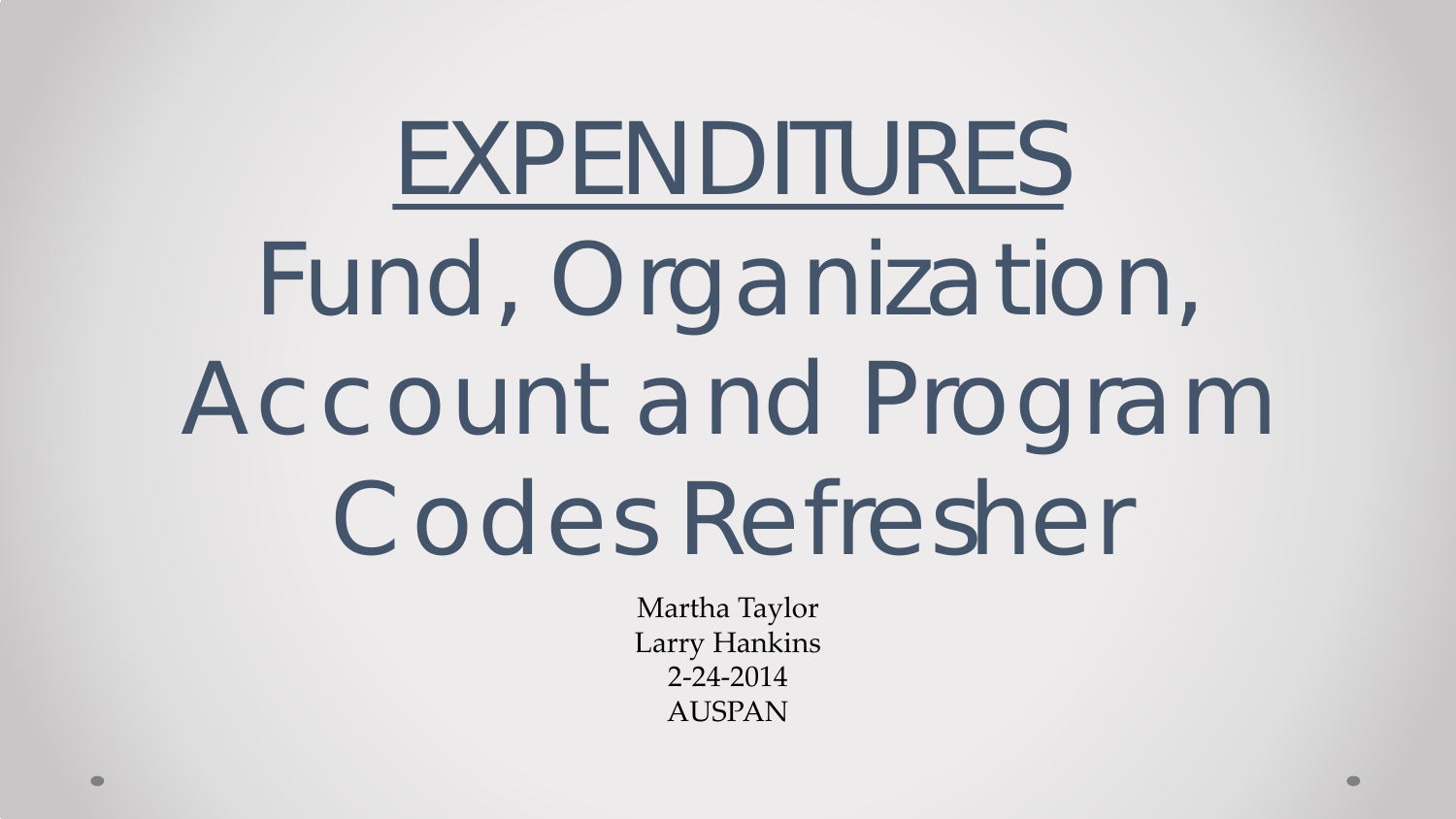# Agenda

- Review the Banner FOAP structure the Basics
- Address the purpose of Program Codes
- Define Programs codes
- Discuss examples from Banner
- Question and Answer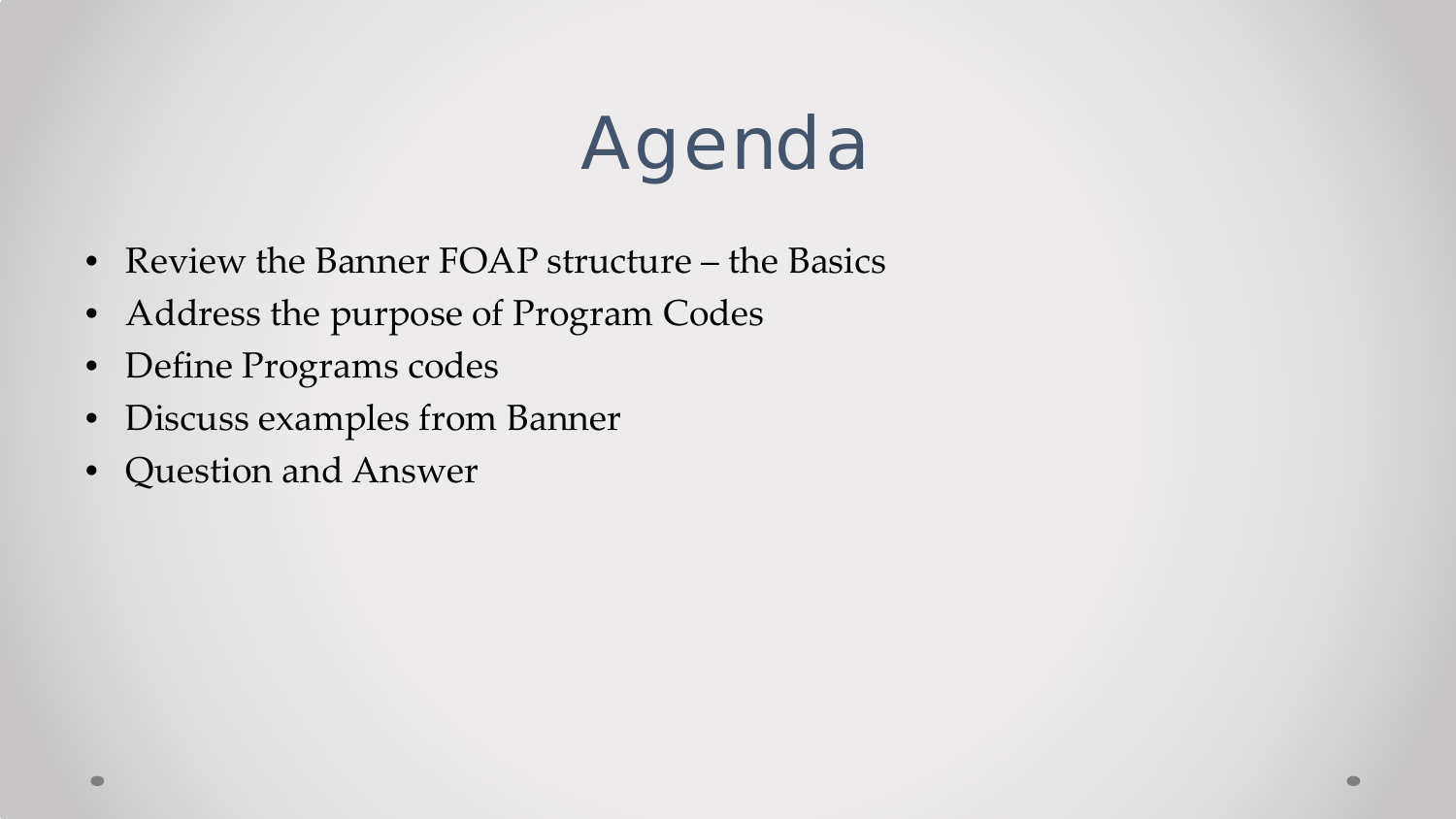# Review of the Banner FOP Structure

- $\bullet$  F Fund
	- o Identifies the source of the funding that is, **WHERE** the money is coming from
		- State appropriated base budget
		- Contracts or grants
		- Indirect Cost Recovery, etc
- O Organization
	- o Identifies the unit or individual responsible for transactions that is, **WHO** is responsible
		- Departments
		- College
		- Individual, etc.
- A Account
	- o Identifies what the money is being spent on that is, **WHAT** is being purchased
		- Travel
		- Supplies
		- Salaries, etc.
- $P Program$ 
	- o Identifies the purpose for the expenditure that is, **WHY** are you expending the funds
		- Instruction
		- Research
		- Sponsored Public Service, etc.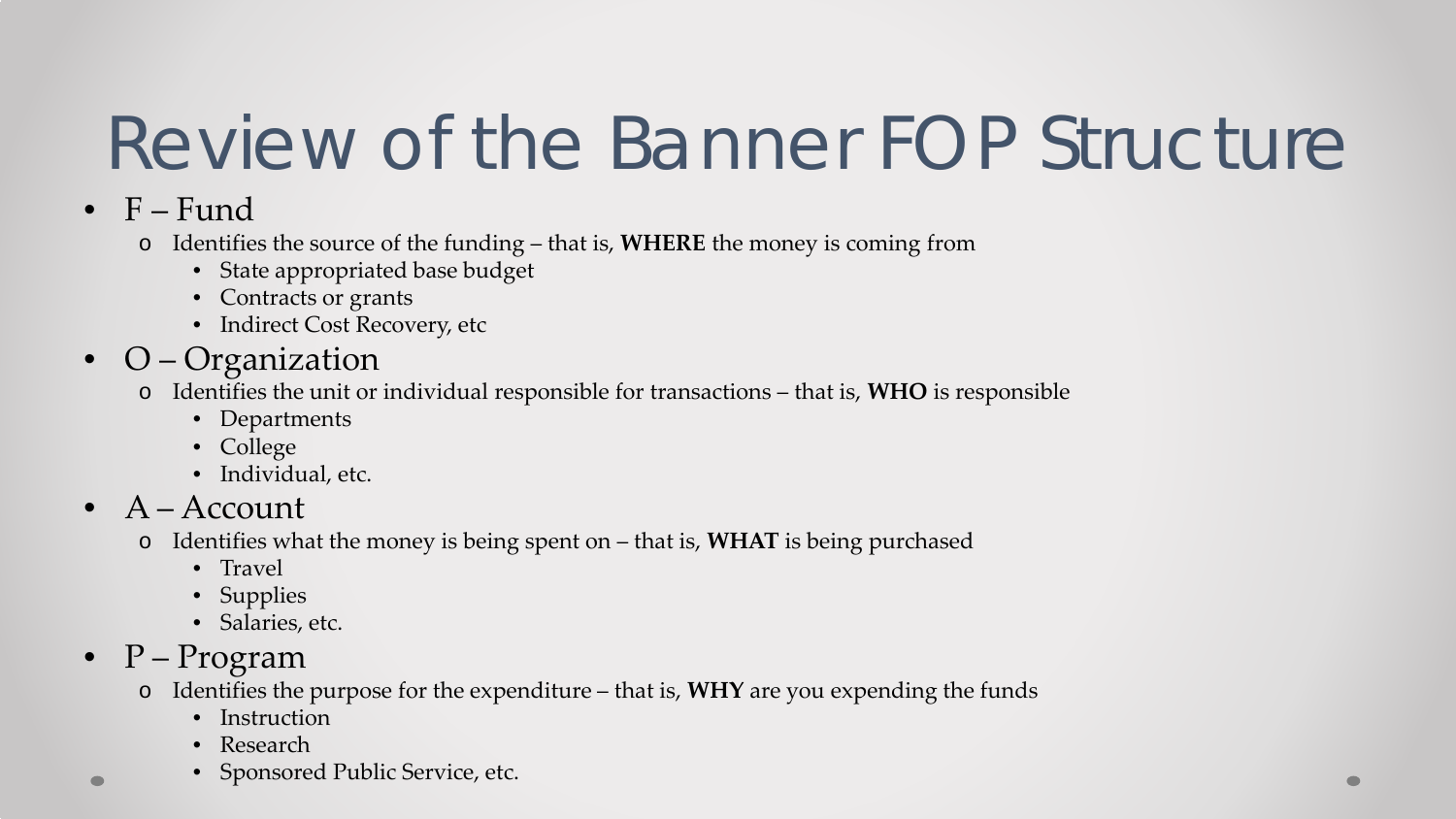#### FOAP

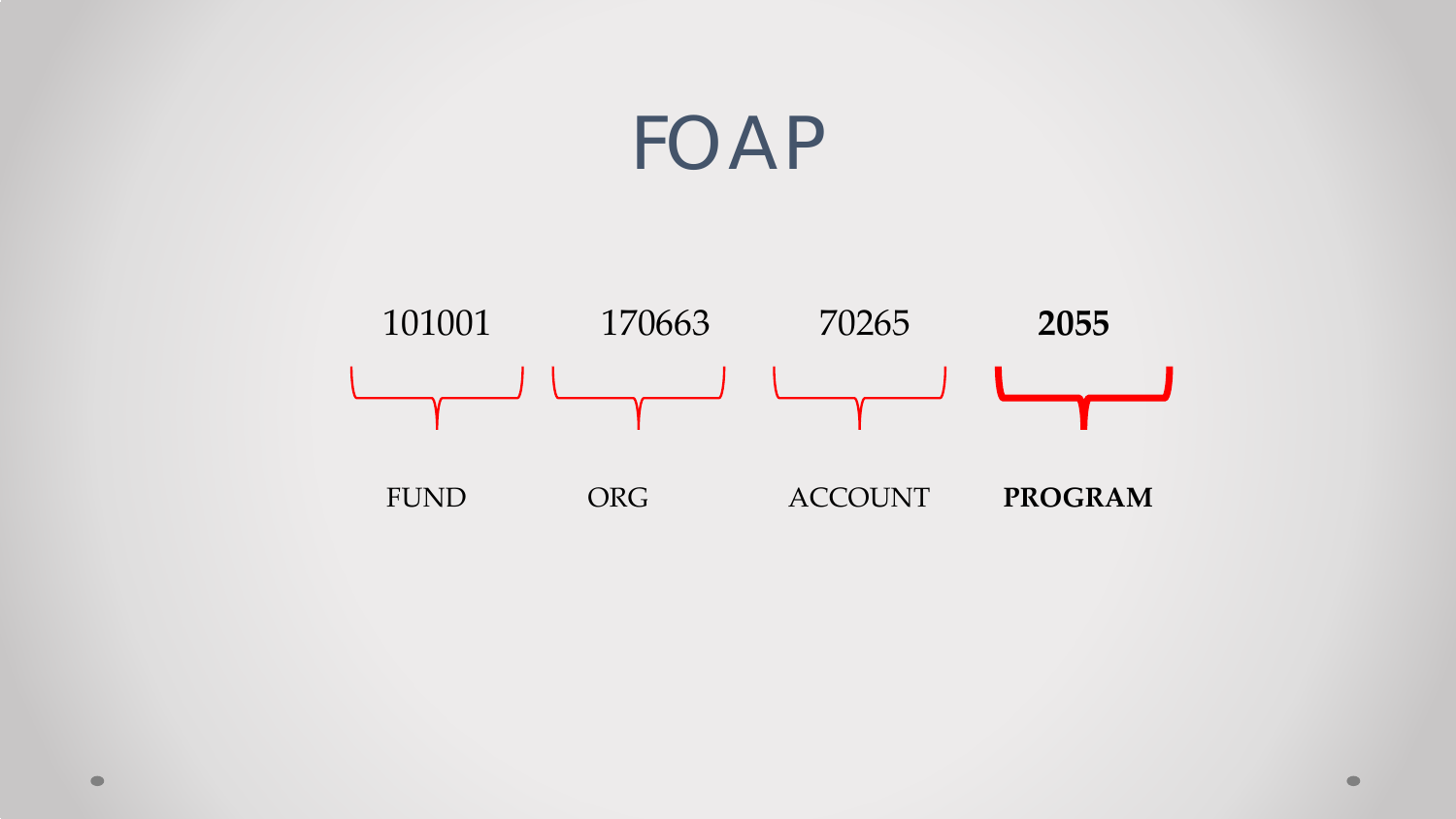# Purpose of Program Codes

- Facilitate financial accounting and Reporting on financial statements and to the State Comptroller's office
- Facilitate data collection and reporting into the Integrated Postsecondary Education Data System (IPEDS)
- Facilitate expenditure classification for conduct of the F&A rate study and proposal
- Allow for data collection and interpretation related to the three missions of the University for a variety of institutional reports
- Allow for data collection and identification of research expenses for the National Science Foundation survey of R&D expenditures at Universities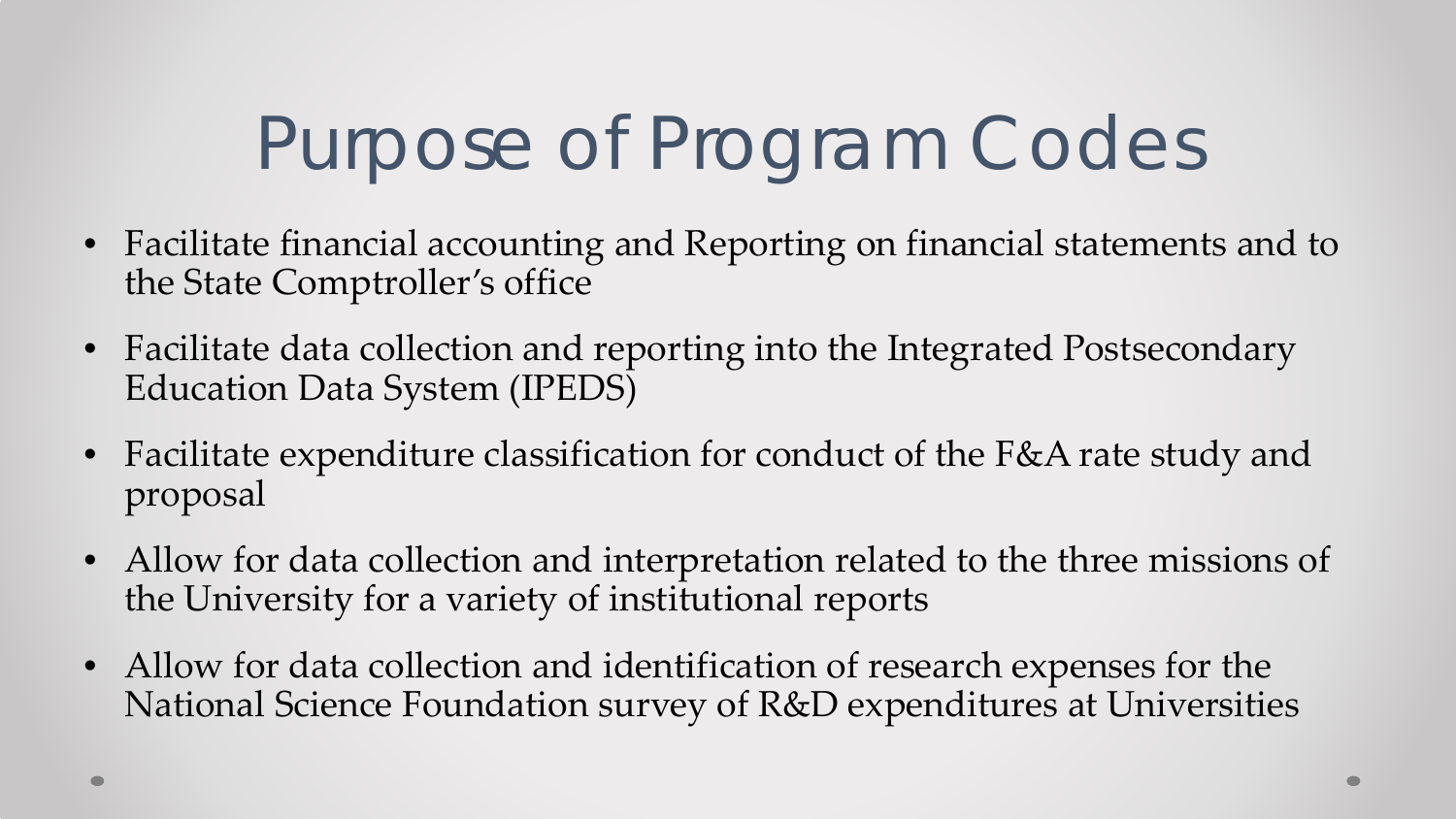# Definitions for Program Codes

- 1000 Sponsored Instruction expense
- 1020 General Academic Instruction expense
- 2000 Sponsored Research Basic
- 2002 Sponsored Research Applied
- 2004 Sponsored Research Developmental
- 2050 Departmental Research expense
- 2052 Grant-in-Aid Research expense
- 2054 Cost Share Research expense
- 2055 Other Non-Sponsored Research expense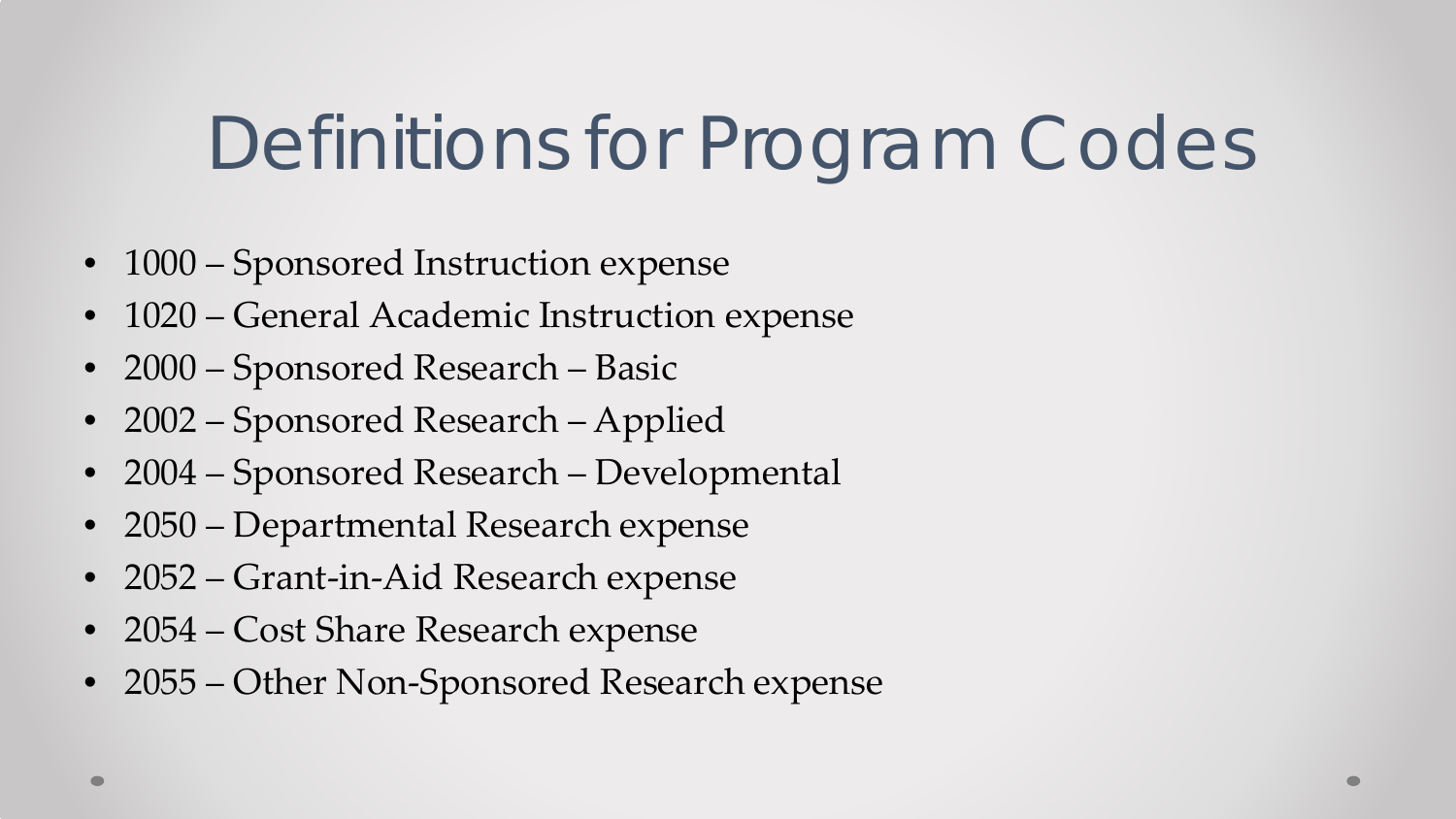## Definitions for Program Codes

- 3000 Public Service Sponsored expense
- 3010 Public Service Non-Sponsored expense
- 4000 Academic Support expense
- 4010 Constituency/Fund Raising expense
- $6000$  Student Services expense
- 8000 Physical Plant Admin expense
- 8001 Operations & Maintenance expense
- 9000 Scholarship & Fellowship expense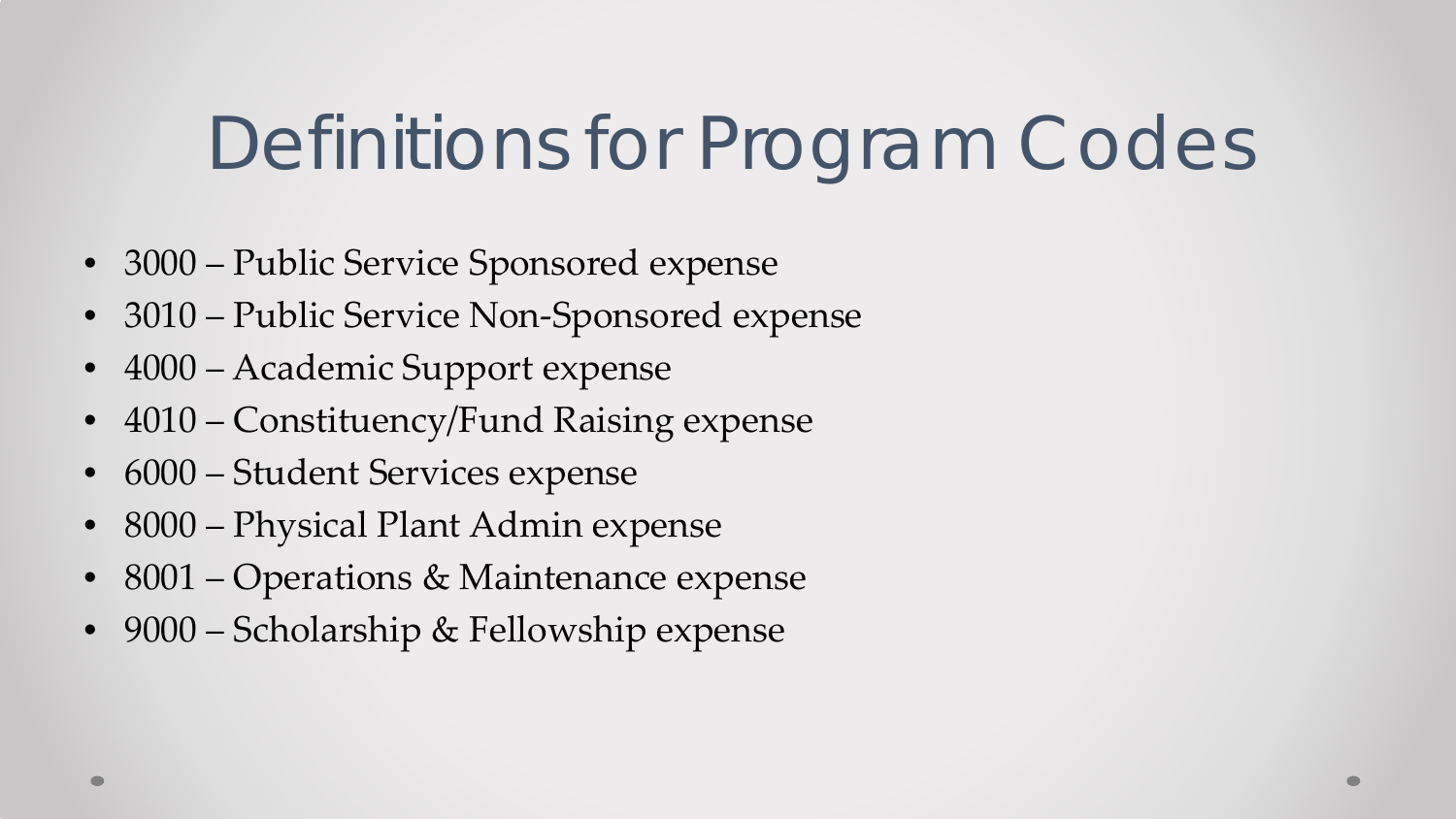### Program Code Specifics for Research

- 2000, 2002, 2004 Sponsored Research
	- o Expenses for formally organized and separately budgeted research funded by EXTERNAL sponsors
- 2050 Departmental Research expense o Expenses for INTERNALLY supported non-competitive research
- 2052 Grant-in-Aid Research expense
	- o Expenses for INTERNALLY supported competitive research that is separately budgeted and accounted for
- 2054 Cost Share Research expense
	- o INTERNALLY supported, separately budgeted research expense in support of an EXTERNALLY funded program
- 2055 Other Non-Sponsored Research expense
	- o All other INTERNALLY supported research expenses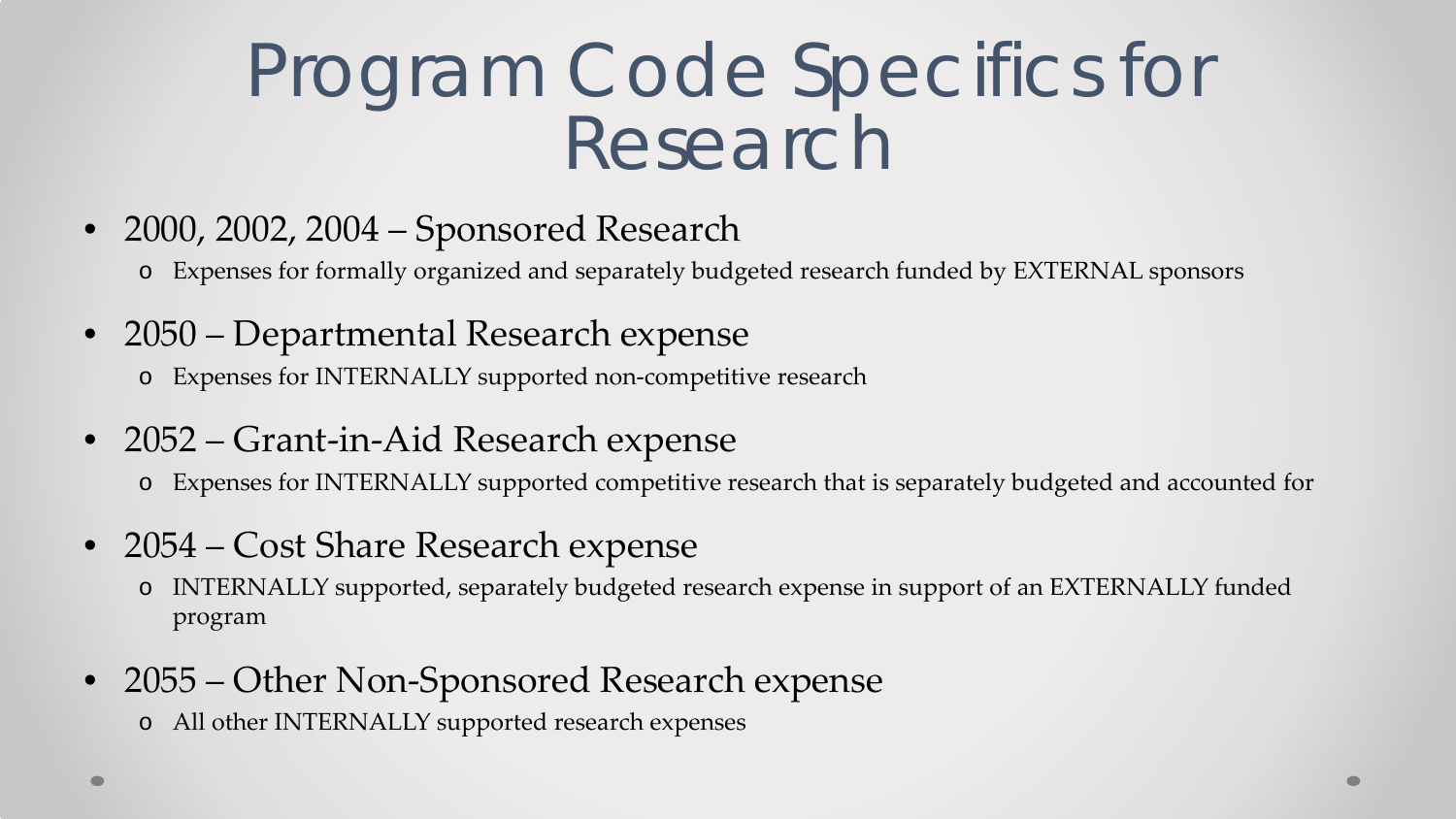| FUND   | <b>Fund Description</b>            | ORG    | Organization Description | Account | <b>Account Description</b> | PROGRAM   | PROGRAM<br><b>DESCRIPTION</b> |
|--------|------------------------------------|--------|--------------------------|---------|----------------------------|-----------|-------------------------------|
| 101001 | <b>AU Unrestricted Base Budget</b> | 120701 | Biosystems Engineering   | 70940   | Lab & Classroom Supplies   | $ ??\; ?$ | $ ??\;?$                      |
|        |                                    |        |                          |         |                            |           |                               |
|        |                                    |        |                          |         |                            |           |                               |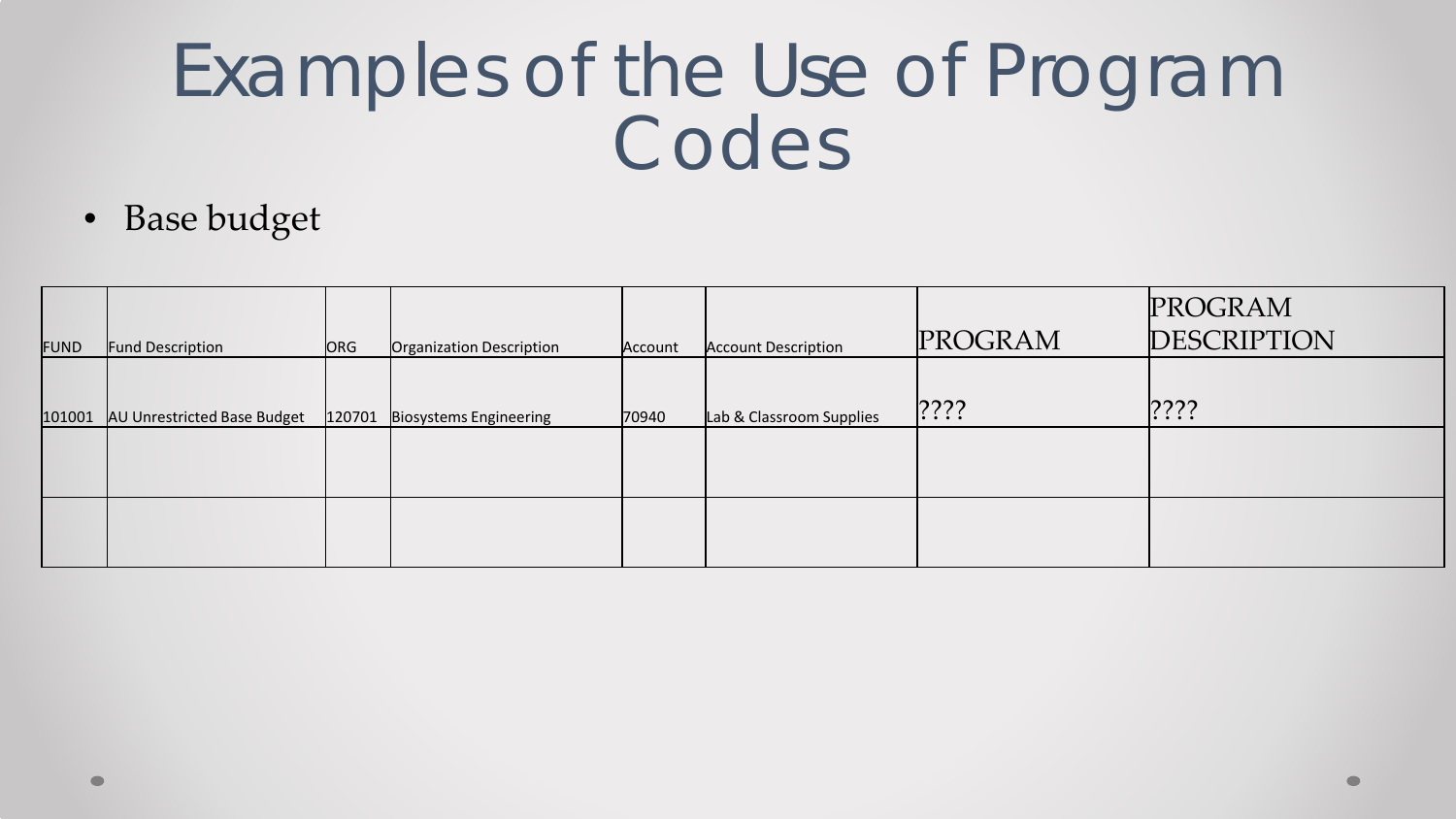| FUND   | <b>Fund Description</b>     | ORG    | Organization Description | Account | <b>Account Description</b> | PROGRAM | PROGRAM<br><b>DESCRIPTION</b> |
|--------|-----------------------------|--------|--------------------------|---------|----------------------------|---------|-------------------------------|
| 101001 | AU Unrestricted Base Budget | 120701 | Biosystems Engineering   | 70940   | Lab & Classroom Supplies   | 1020    | General Academic Instruction  |
|        |                             |        |                          |         |                            |         |                               |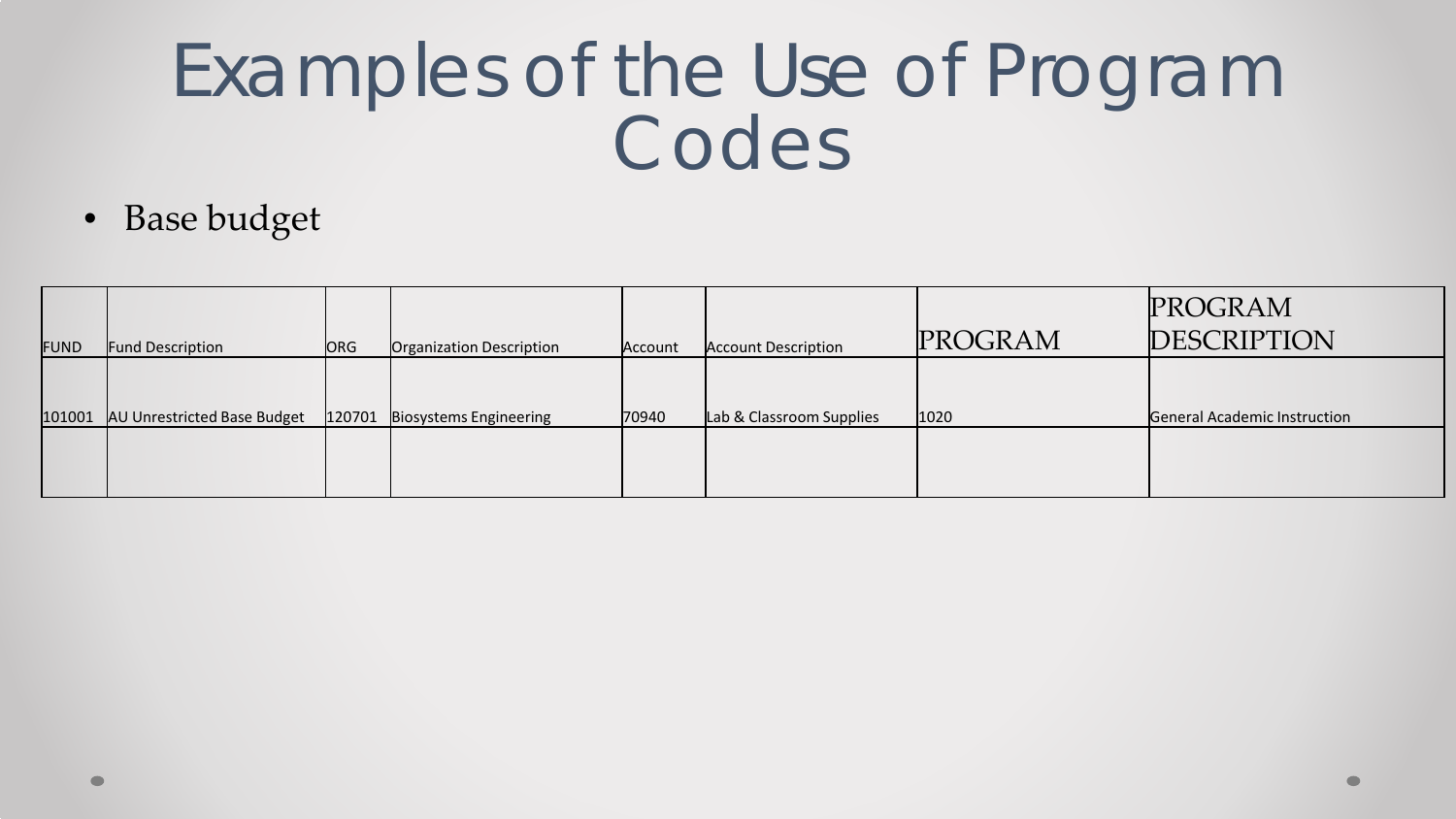| FUND   | <b>Fund Description</b>     | <b>ORG</b> | Organization Description             | Account | <b>Account Description</b> | PROGRAM | PROGRAM<br><b>DESCRIPTION</b> |
|--------|-----------------------------|------------|--------------------------------------|---------|----------------------------|---------|-------------------------------|
| 101001 | AU Unrestricted Base Budget | 120701     | Biosystems Engineering               | 70940   | Lab & Classroom Supplies   | 1020    | General Academic Instruction  |
| 101001 | AU Unrestricted Base Budget | 145012     | <b>Excellence Forestry Peaks GIA</b> | 70265   | Individual In-State Travel | 2050    | Departmental Research expense |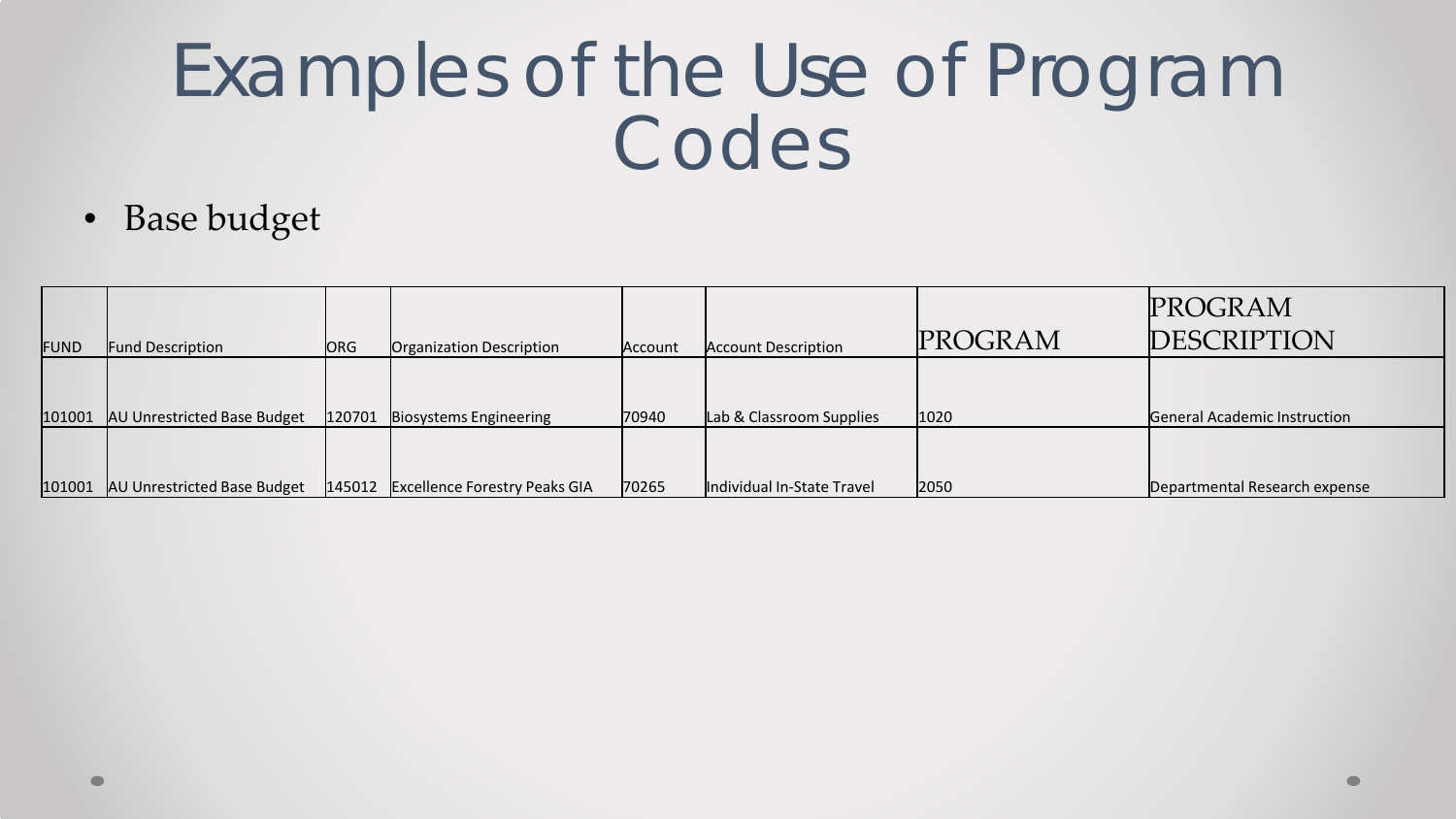| FUND   | <b>Fund Description</b>     | ORG    | Organization Description               | Account | <b>Account Description</b> | PROGRAM | PROGRAM<br><b>DESCRIPTION</b> |
|--------|-----------------------------|--------|----------------------------------------|---------|----------------------------|---------|-------------------------------|
| 101001 | AU Unrestricted Base Budget | 120701 | Biosystems Engineering                 | 70940   | Lab & Classroom Supplies   | 1020    | General Academic Instruction  |
| 101001 | AU Unrestricted Base Budget | 145012 | <b>Excellence Forestry Peaks GIA</b>   | 70265   | Individual In-State Travel | 2050    | Departmental Research         |
| 101001 | AU Unrestricted Base Budget | 130501 | Industrial & Systems Engineering 70260 |         | Individual Foreign Travel  | 2055    | Other Non-sponsored Research  |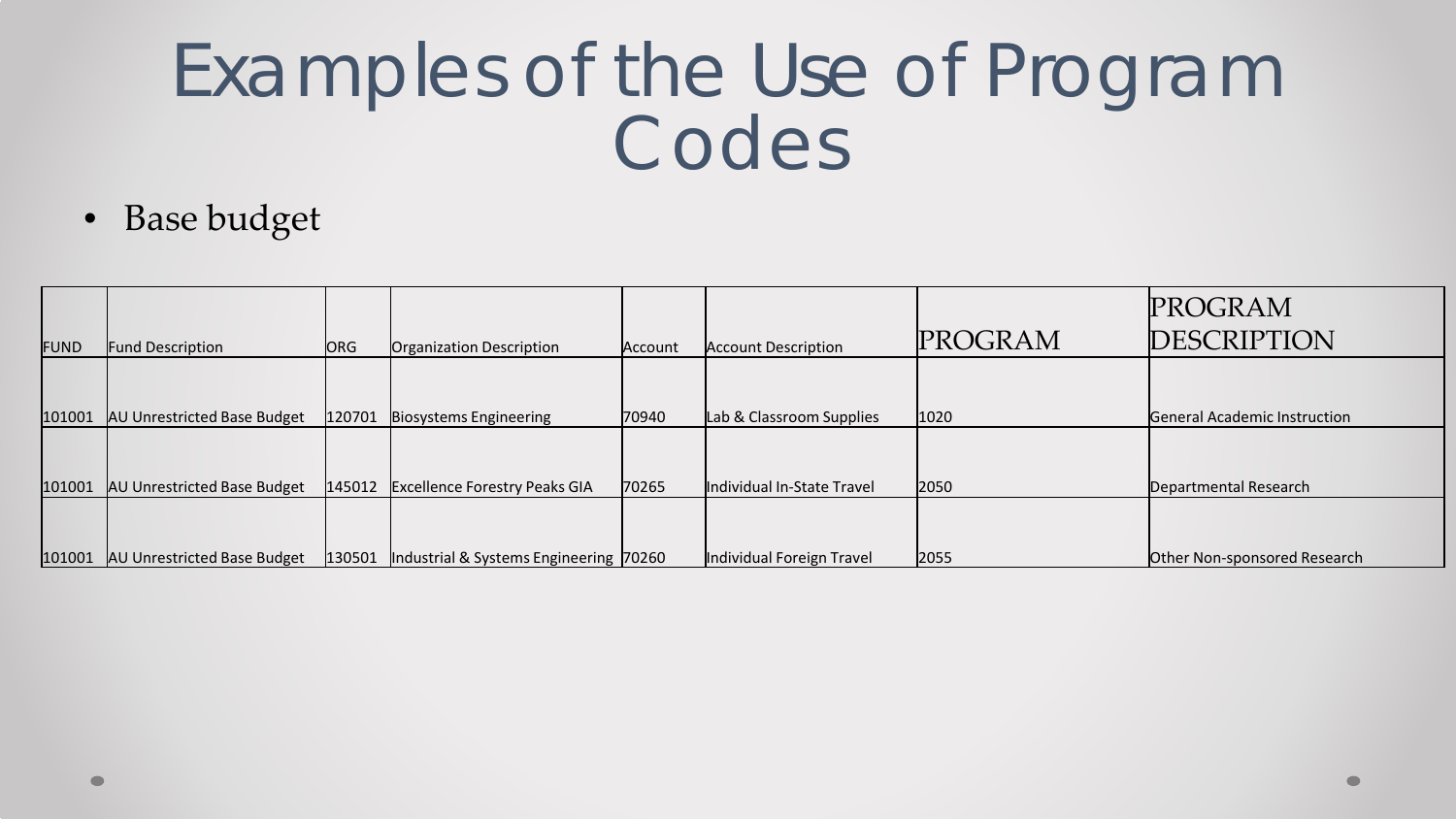| FUND   | <b>Fund Description</b>            | ORG    | Organization Description               | Account | <b>Account Description</b> | PROGRAM | PROGRAM<br><b>DESCRIPTION</b>       |
|--------|------------------------------------|--------|----------------------------------------|---------|----------------------------|---------|-------------------------------------|
| 101001 | <b>AU Unrestricted Base Budget</b> | 120701 | Biosystems Engineering                 | 70940   | Lab & Classroom Supplies   | 1020    | General Academic Instruction        |
| 101001 | AU Unrestricted Base Budget        | 145012 | <b>Excellence Forestry Peaks GIA</b>   | 70265   | Individual In-State Travel | 2050    | Departmental Research               |
| 101001 | AU Unrestricted Base Budget        | 130501 | Industrial & Systems Engineering 70260 |         | Individual Foreign Travel  | 2055    | Other Non-sponsored Reseach         |
| 101001 | <b>AU Unrestricted Base Budget</b> | 146900 | Nutrition and Food Science             | 70250   | Individual Travel Airfare  | 2002    | <b>Sponsored Research - Applied</b> |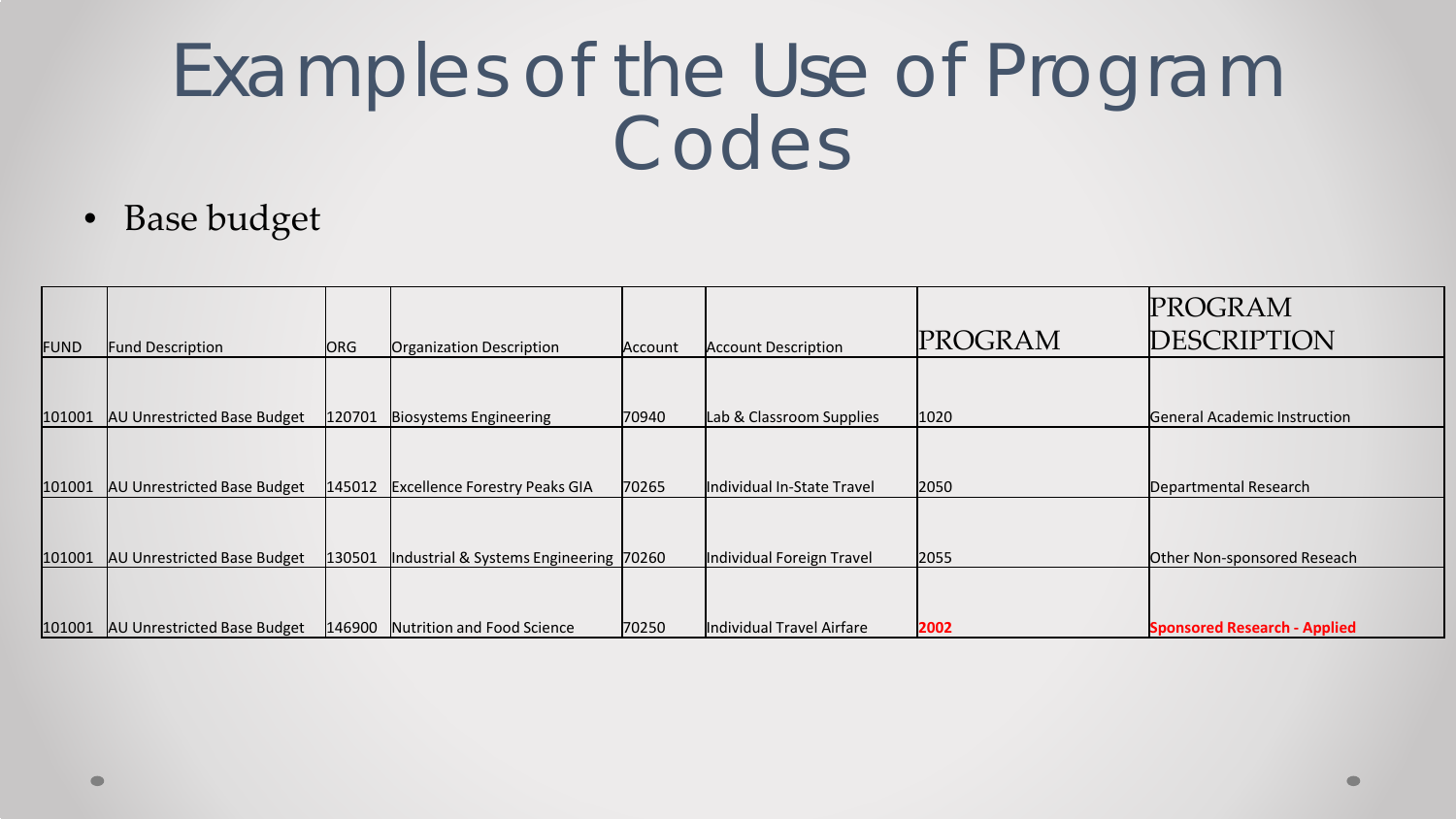|             |                                    |                |                                        |         |                            |         | PROGRAM                             |
|-------------|------------------------------------|----------------|----------------------------------------|---------|----------------------------|---------|-------------------------------------|
| <b>FUND</b> | <b>Fund Description</b>            | ORG            | Organization Description               | Account | <b>Account Description</b> | PROGRAM | DESCRIPTION                         |
|             |                                    |                |                                        |         |                            |         |                                     |
| 101001      | <b>AU Unrestricted Base Budget</b> | 120701         | Biosystems Engineering                 | 70940   | Lab & Classroom Supplies   | 1020    | General Academic Instruction        |
|             |                                    |                |                                        |         |                            |         |                                     |
| 101001      | AU Unrestricted Base Budget        | 145012         | <b>Excellence Forestry Peaks GIA</b>   | 70265   | Individual In-State Travel | 2050    | Departmental Research               |
|             |                                    |                |                                        |         |                            |         |                                     |
| 101001      | <b>AU Unrestricted Base Budget</b> | 130501         | Industrial & Systems Engineering 70260 |         | Individual Foreign Travel  | 2055    | Other Non-sponsored Reseach         |
|             |                                    |                |                                        |         |                            |         |                                     |
| 101001      | AU Unrestricted Base Budget        | 146900         | Nutrition and Food Science             | 70250   | Individual Travel Airfare  | 2002    | <b>Sponsored Research - Applied</b> |
|             |                                    |                |                                        |         |                            |         |                                     |
|             | 101001 AU Unrestricted Base Budget | 137801 Physics |                                        | 70935   | <b>Office Supplies</b>     | 2054    | <b>Cost Share expense</b>           |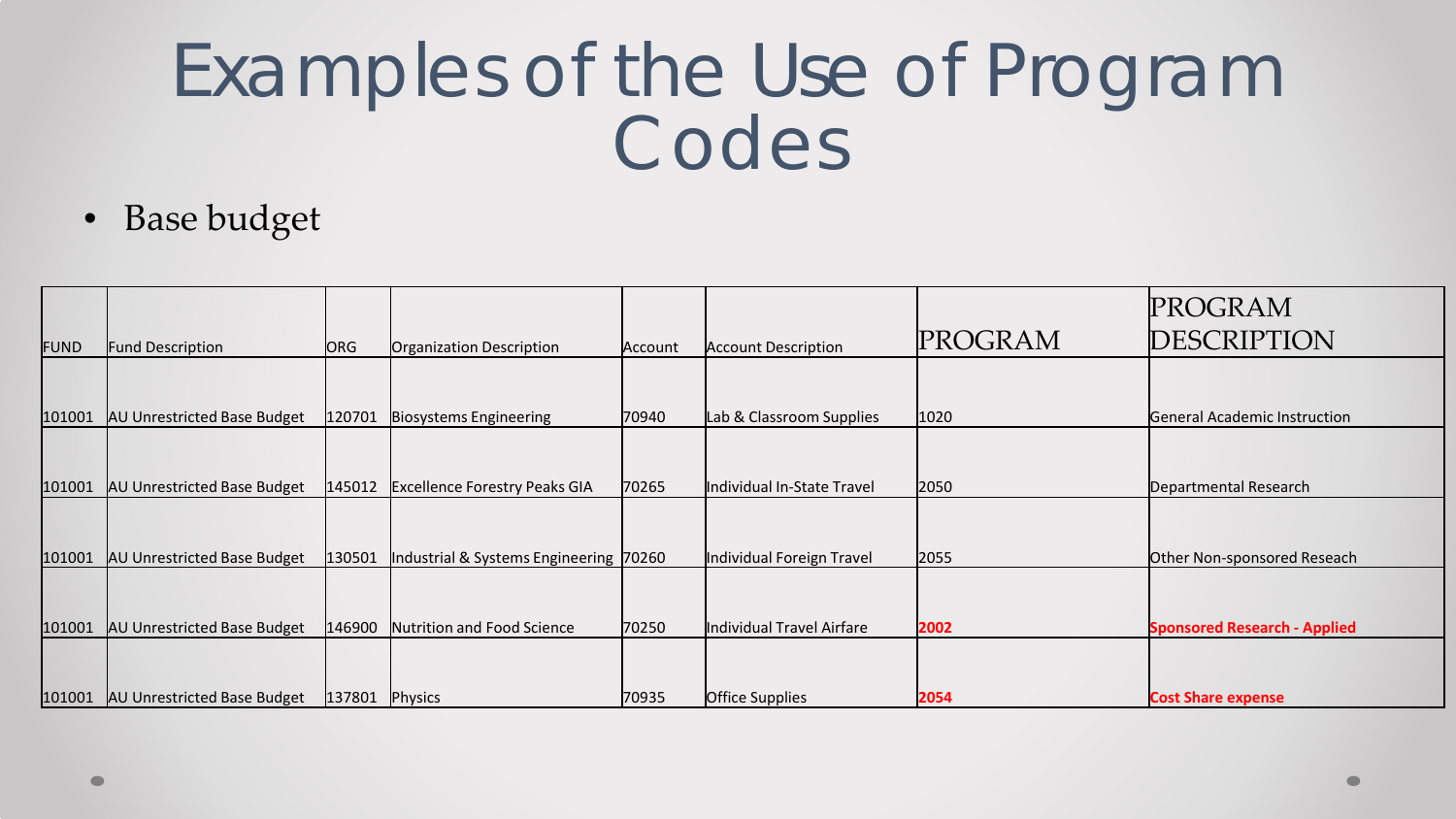|             |                              |        |                              |         |                            | PROG |                                    |
|-------------|------------------------------|--------|------------------------------|---------|----------------------------|------|------------------------------------|
| <b>FUND</b> | Fund Description             | ORG    | Organizaqtion Description    | Account | <b>Account Description</b> |      | RAM PROGRAM DESCRIPTION            |
|             |                              |        |                              |         |                            |      |                                    |
|             | 101002 AU Unrestricted Other | 146946 | NDHM Start-Up Michael Greene | 70940   | Lab & Classroom Supplies   |      | 2052 Grant-in-Aid Research expense |
|             |                              |        |                              |         |                            |      |                                    |
|             |                              |        |                              |         |                            |      |                                    |
|             |                              |        |                              |         |                            |      |                                    |
|             |                              |        |                              |         |                            |      |                                    |
|             |                              |        |                              |         |                            |      |                                    |
|             |                              |        |                              |         |                            |      |                                    |
|             |                              |        |                              |         |                            |      |                                    |
|             |                              |        |                              |         |                            |      |                                    |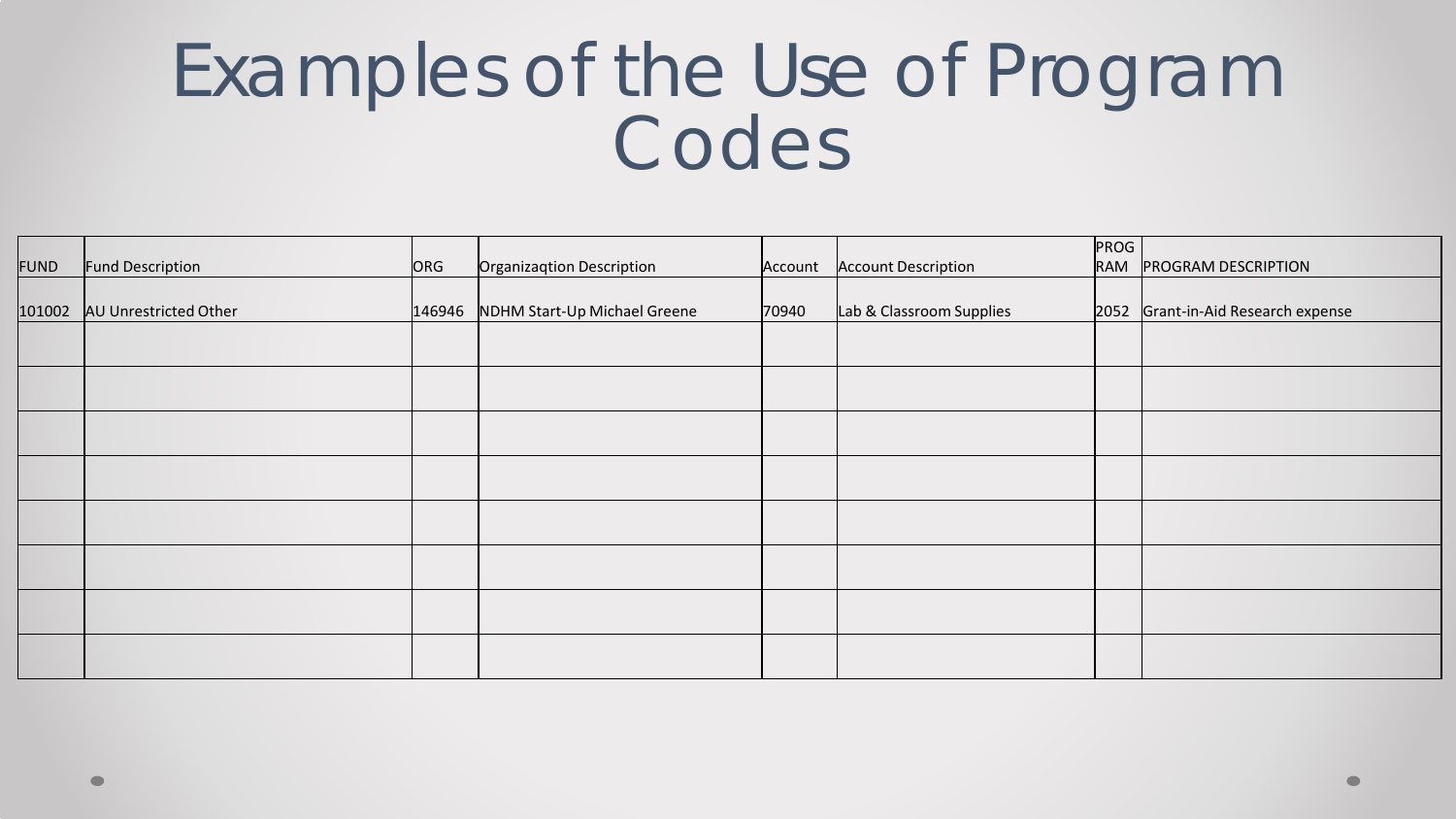|             |                                         |            |                                    |         |                            | <b>PROG</b> |                                    |
|-------------|-----------------------------------------|------------|------------------------------------|---------|----------------------------|-------------|------------------------------------|
| <b>FUND</b> | <b>Fund Description</b>                 | <b>ORG</b> | <b>Organizaqtion Description</b>   | Account | <b>Account Description</b> |             | <b>RAM PROGRAM DESCRIPTION</b>     |
|             |                                         |            |                                    |         |                            |             |                                    |
|             | 101002 AU Unrestricted Other            | 146946     | NDHM Start-Up Michael Greene       | 70940   | Lab & Classroom Supplies   |             | 2052 Grant-in-Aid Research expense |
|             |                                         |            |                                    |         |                            |             |                                    |
|             | 101500 OVPR Internal Grant Program 2010 | 150325     | Pharmacal Sci Internal Grant Prg 4 | 70060   | Freight                    |             | 2052 Grant-in-Aid Research expense |
|             |                                         |            |                                    |         |                            |             |                                    |
|             |                                         |            |                                    |         |                            |             |                                    |
|             |                                         |            |                                    |         |                            |             |                                    |
|             |                                         |            |                                    |         |                            |             |                                    |
|             |                                         |            |                                    |         |                            |             |                                    |
|             |                                         |            |                                    |         |                            |             |                                    |
|             |                                         |            |                                    |         |                            |             |                                    |
|             |                                         |            |                                    |         |                            |             |                                    |
|             |                                         |            |                                    |         |                            |             |                                    |
|             |                                         |            |                                    |         |                            |             |                                    |
|             |                                         |            |                                    |         |                            |             |                                    |
|             |                                         |            |                                    |         |                            |             |                                    |
|             |                                         |            |                                    |         |                            |             |                                    |
|             |                                         |            |                                    |         |                            |             |                                    |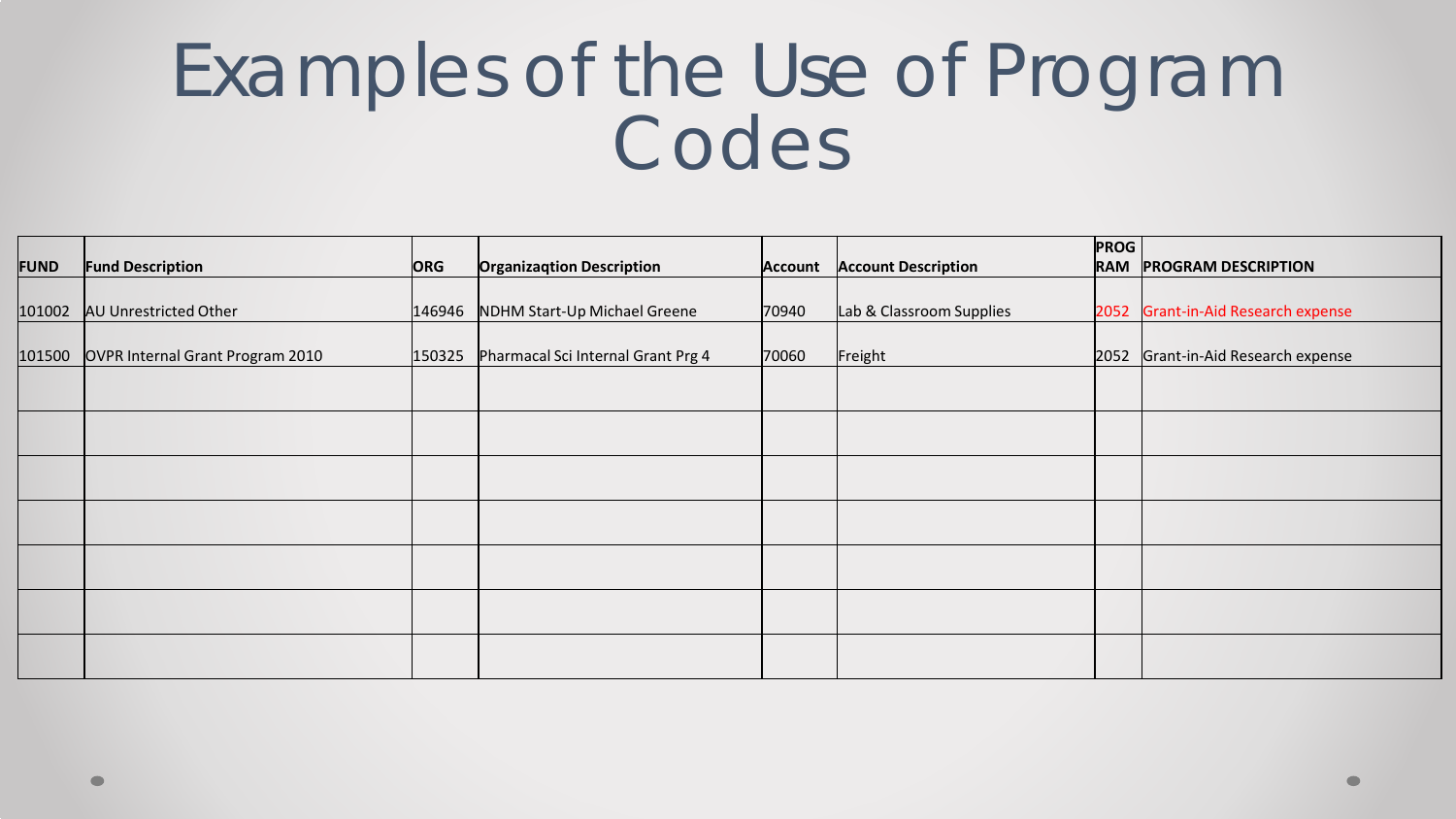|             |                                            |        |                                    |         |                            | <b>PROG</b> |                                    |
|-------------|--------------------------------------------|--------|------------------------------------|---------|----------------------------|-------------|------------------------------------|
| <b>FUND</b> | <b>Fund Description</b>                    | ORG    | Organizaqtion Description          | Account | <b>Account Description</b> |             | RAM PROGRAM DESCRIPTION            |
|             |                                            |        |                                    |         |                            |             |                                    |
|             | 101002 AU Unrestricted Other               | 146946 | NDHM Start-Up Michael Greene       | 70940   | Lab & Classroom Supplies   |             | 2052 Grant-in-Aid Research expense |
|             |                                            |        |                                    |         |                            |             |                                    |
| 101500      | OVPR Internal Grant Program 2010           | 150325 | Pharmacal Sci Internal Grant Prg 4 | 70060   | Freight                    |             | 2052 Grant-in-Aid Research expense |
|             |                                            |        |                                    |         |                            |             |                                    |
|             | 101501 OVPR Internal Grant Prgrm 2011-2012 | 150325 | Pharmacal Sci Internal Grant Prg 4 | 70940   | Lab & Classroom Supplies   |             | 2000 Sponsored Research Basic      |
|             |                                            |        |                                    |         |                            |             |                                    |
|             |                                            |        |                                    |         |                            |             |                                    |
|             |                                            |        |                                    |         |                            |             |                                    |
|             |                                            |        |                                    |         |                            |             |                                    |
|             |                                            |        |                                    |         |                            |             |                                    |
|             |                                            |        |                                    |         |                            |             |                                    |
|             |                                            |        |                                    |         |                            |             |                                    |
|             |                                            |        |                                    |         |                            |             |                                    |
|             |                                            |        |                                    |         |                            |             |                                    |
|             |                                            |        |                                    |         |                            |             |                                    |
|             |                                            |        |                                    |         |                            |             |                                    |
|             |                                            |        |                                    |         |                            |             |                                    |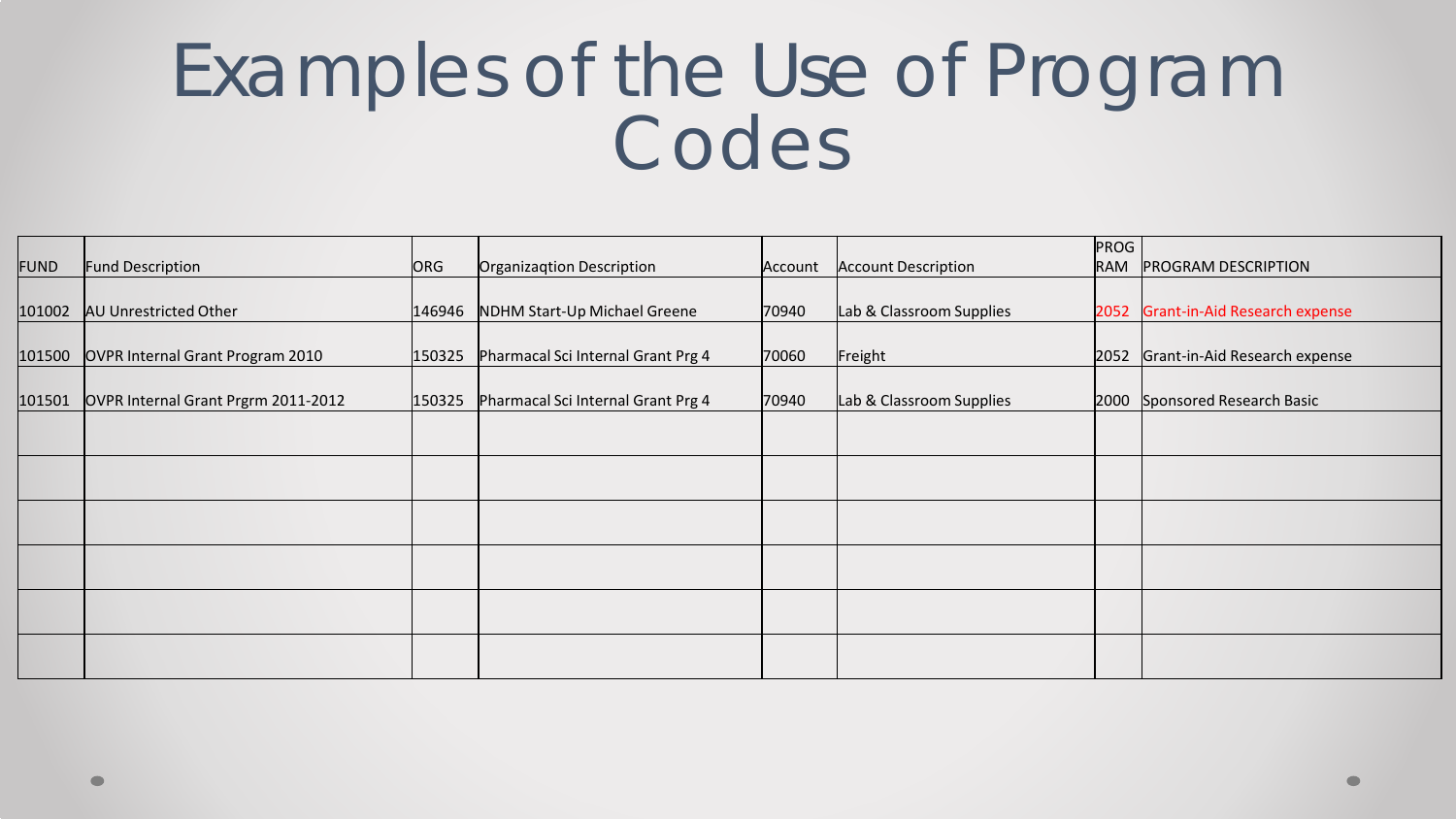|             |                                     |            |                                    |                |                            | <b>PROG</b> |                                    |
|-------------|-------------------------------------|------------|------------------------------------|----------------|----------------------------|-------------|------------------------------------|
| <b>FUND</b> | <b>Fund Description</b>             | <b>ORG</b> | <b>Organizaqtion Description</b>   | <b>Account</b> | <b>Account Description</b> |             | <b>RAM PROGRAM DESCRIPTION</b>     |
|             |                                     |            |                                    |                |                            |             |                                    |
| 101002      | <b>AU Unrestricted Other</b>        | 146946     | NDHM Start-Up Michael Greene       | 70940          | Lab & Classroom Supplies   |             | 2052 Grant-in-Aid Research expense |
|             |                                     |            |                                    |                |                            |             |                                    |
| 101500      | OVPR Internal Grant Program 2010    | 150325     | Pharmacal Sci Internal Grant Prg 4 | 70060          | Freight                    |             | 2052 Grant-in-Aid Research expense |
|             |                                     |            |                                    |                |                            |             |                                    |
| 101501      | OVPR Internal Grant Prgrm 2011-2012 | 150325     | Pharmacal Sci Internal Grant Prg 4 | 70940          | Lab & Classroom Supplies   |             | 2000 Sponsored Research Basic      |
|             |                                     |            |                                    |                |                            |             |                                    |
| 101600      | UnivOutreach Competitive GrantAward | 146747     | HDFS-Kyes Stevens                  | 70935          | Office Supplies            |             | 2052 Grant-in-Aid Research expense |
|             |                                     |            |                                    |                |                            |             |                                    |
|             |                                     |            |                                    |                |                            |             |                                    |
|             |                                     |            |                                    |                |                            |             |                                    |
|             |                                     |            |                                    |                |                            |             |                                    |
|             |                                     |            |                                    |                |                            |             |                                    |
|             |                                     |            |                                    |                |                            |             |                                    |
|             |                                     |            |                                    |                |                            |             |                                    |
|             |                                     |            |                                    |                |                            |             |                                    |
|             |                                     |            |                                    |                |                            |             |                                    |
|             |                                     |            |                                    |                |                            |             |                                    |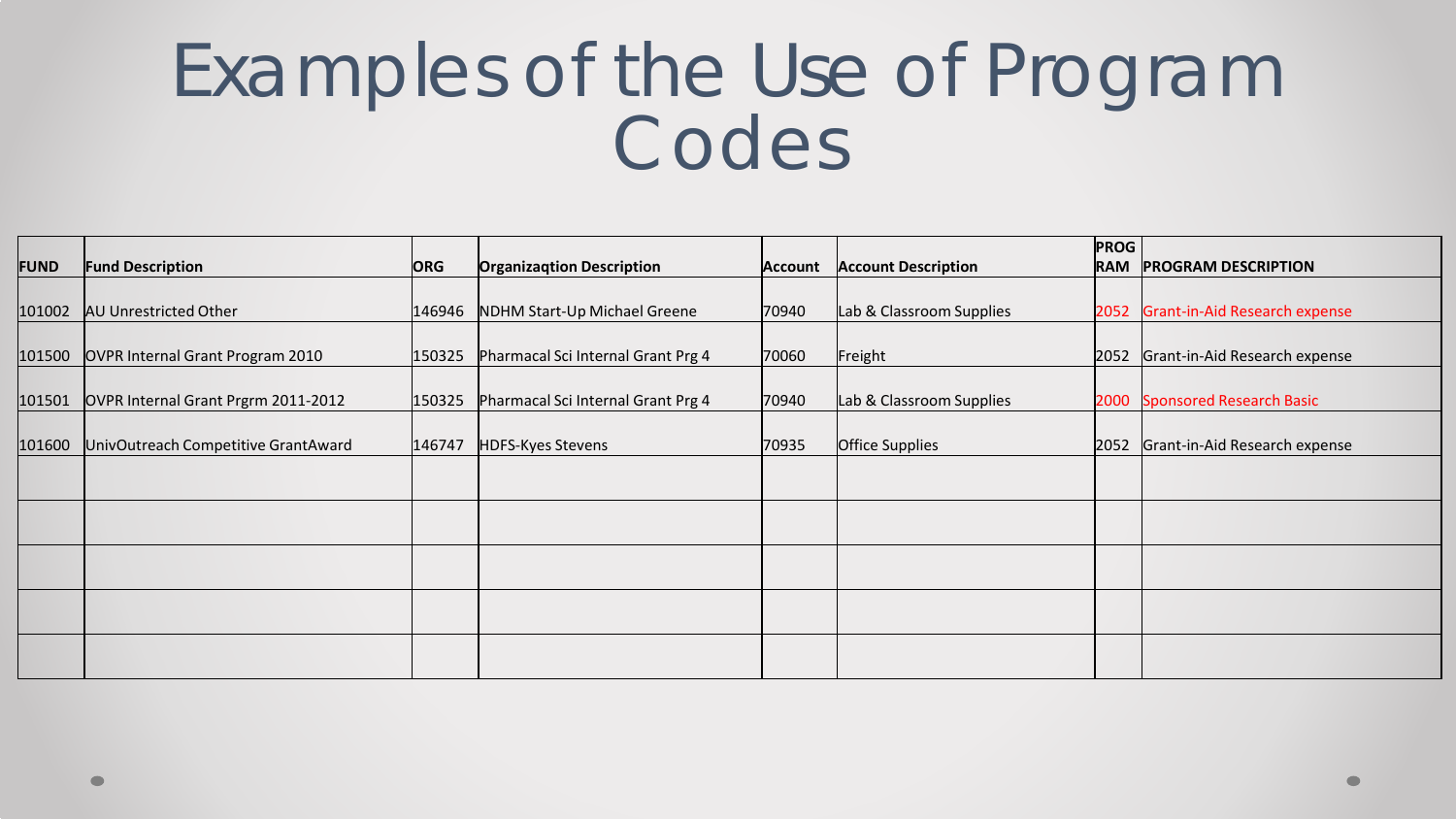|             |                                     |            |                                    |                |                                | <b>PROG</b> |                                    |
|-------------|-------------------------------------|------------|------------------------------------|----------------|--------------------------------|-------------|------------------------------------|
| <b>FUND</b> | <b>Fund Description</b>             | <b>ORG</b> | <b>Organizagtion Description</b>   | <b>Account</b> | <b>Account Description</b>     |             | <b>RAM PROGRAM DESCRIPTION</b>     |
|             |                                     |            |                                    |                |                                |             |                                    |
| 101002      | AU Unrestricted Other               | 146946     | NDHM Start-Up Michael Greene       | 70940          | Lab & Classroom Supplies       |             | 2052 Grant-in-Aid Research expense |
|             |                                     |            |                                    |                |                                |             |                                    |
| 101500      | OVPR Internal Grant Program 2010    | 150325     | Pharmacal Sci Internal Grant Prg 4 | 70060          | Freight                        |             | 2052 Grant-in-Aid Research expense |
|             |                                     |            |                                    |                |                                |             |                                    |
| 101501      | OVPR Internal Grant Prgrm 2011-2012 | 150325     | Pharmacal Sci Internal Grant Prg 4 | 70940          | Lab & Classroom Supplies       |             | 2000 Sponsored Research Basic      |
|             |                                     |            |                                    |                |                                |             |                                    |
| 101600      | UnivOutreach Competitive GrantAward | 146747     | HDFS-Kyes Stevens                  | 70935          | Office Supplies                |             | 2052 Grant-in-Aid Research expense |
|             |                                     |            |                                    |                |                                |             |                                    |
| 101004      | <b>AU Unrestricted Cost Share</b>   | 137886     | <b>COST SHR 245106</b>             | 70270          | Individual Out-of-State Travel |             | 2000 Sponsored Research Basic      |
|             |                                     |            |                                    |                |                                |             |                                    |
|             |                                     |            |                                    |                |                                |             |                                    |
|             |                                     |            |                                    |                |                                |             |                                    |
|             |                                     |            |                                    |                |                                |             |                                    |
|             |                                     |            |                                    |                |                                |             |                                    |
|             |                                     |            |                                    |                |                                |             |                                    |
|             |                                     |            |                                    |                |                                |             |                                    |
|             |                                     |            |                                    |                |                                |             |                                    |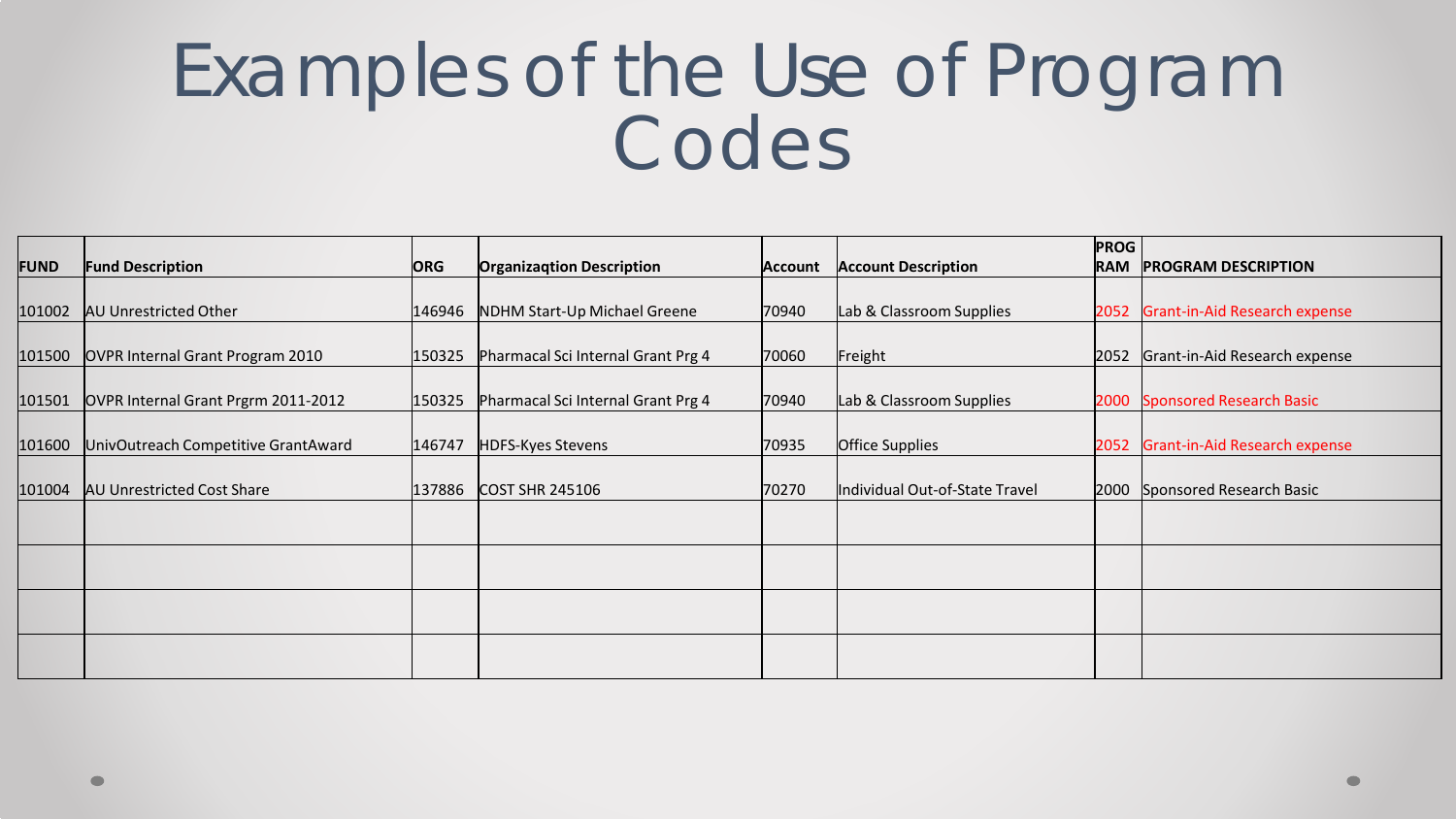|             |                                            |            |                                    |         |                                | <b>PROG</b> |                                     |
|-------------|--------------------------------------------|------------|------------------------------------|---------|--------------------------------|-------------|-------------------------------------|
| <b>FUND</b> | <b>Fund Description</b>                    | <b>ORG</b> | <b>Organizagtion Description</b>   | Account | <b>Account Description</b>     | <b>RAM</b>  | <b>PROGRAM DESCRIPTION</b>          |
|             |                                            |            |                                    |         |                                |             |                                     |
| 101002      | <b>AU Unrestricted Other</b>               | 146946     | NDHM Start-Up Michael Greene       | 70940   | Lab & Classroom Supplies       |             | 2052 Grant-in-Aid Research expense  |
|             |                                            |            |                                    |         |                                |             |                                     |
| 101500      | OVPR Internal Grant Program 2010           | 150325     | Pharmacal Sci Internal Grant Prg 4 | 70060   | Freight                        |             | 2052 Grant-in-Aid Research expense  |
|             |                                            |            |                                    |         |                                |             |                                     |
|             | 101501 OVPR Internal Grant Prgrm 2011-2012 | 150325     | Pharmacal Sci Internal Grant Prg 4 | 70940   | Lab & Classroom Supplies       |             | 2000 Sponsored Research Basic       |
|             |                                            |            |                                    |         |                                |             |                                     |
|             | 101600 UnivOutreach Competitive GrantAward | 146747     | <b>HDFS-Kyes Stevens</b>           | 70935   | Office Supplies                |             | 2052 Grant-in-Aid Research expense  |
|             |                                            |            |                                    |         |                                |             |                                     |
| 101004      | <b>AU Unrestricted Cost Share</b>          | 137886     | <b>COST SHR 245106</b>             | 70270   | Individual Out-of-State Travel |             | 2000 Sponsored Research Basic       |
|             |                                            |            |                                    |         |                                |             |                                     |
| 101004      | <b>AU Unrestricted Cost Share</b>          | 130873     | <b>COST SHR 205145</b>             | 62090   | Fringe Rate Expense-Full Time  |             | 2050  Departmental Research expense |
|             |                                            |            |                                    |         |                                |             |                                     |
|             |                                            |            |                                    |         |                                |             |                                     |
|             |                                            |            |                                    |         |                                |             |                                     |
|             |                                            |            |                                    |         |                                |             |                                     |
|             |                                            |            |                                    |         |                                |             |                                     |
|             |                                            |            |                                    |         |                                |             |                                     |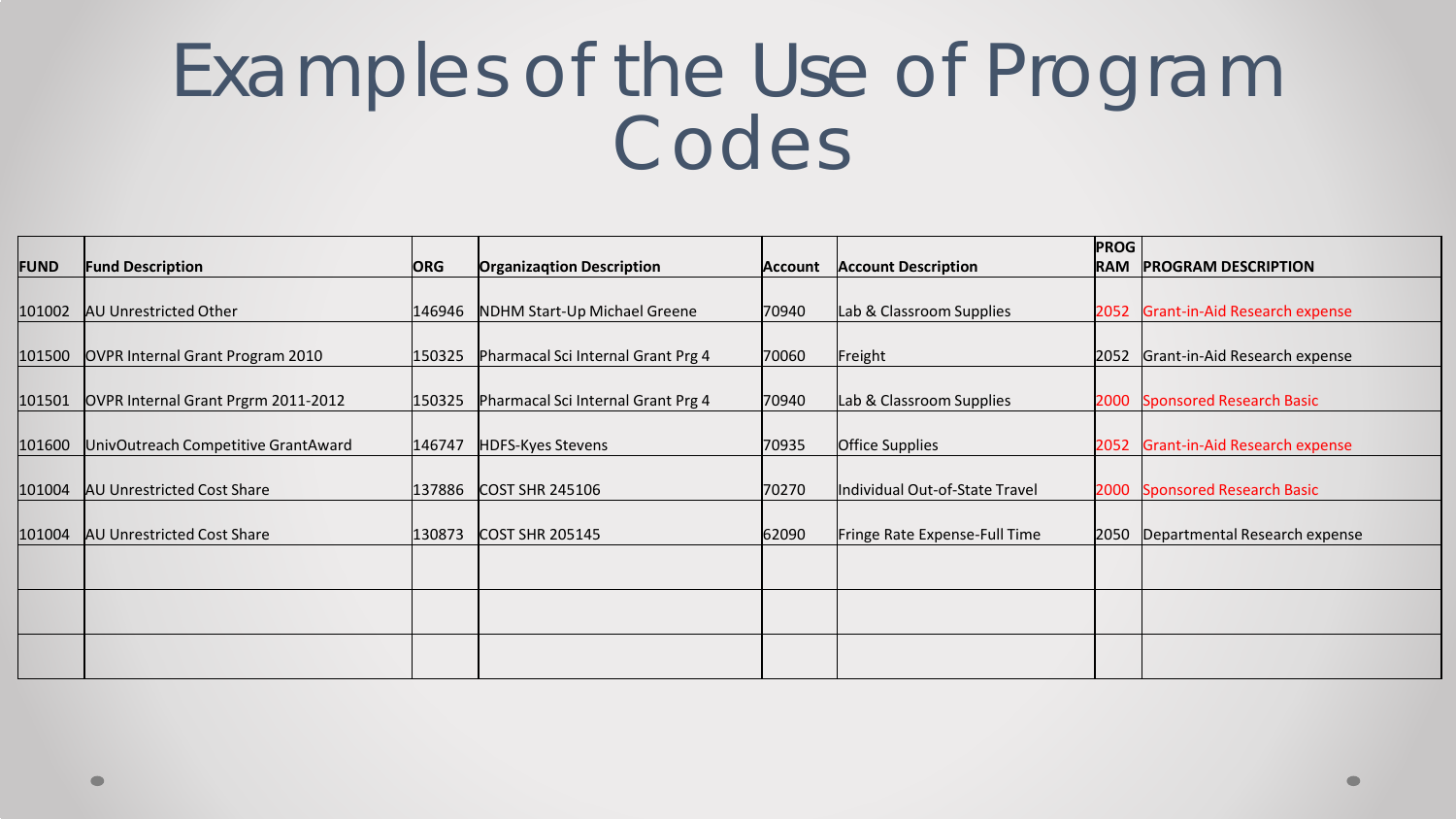|                  |                                     |        |                                    |         |                                | <b>PROG</b> |                                      |
|------------------|-------------------------------------|--------|------------------------------------|---------|--------------------------------|-------------|--------------------------------------|
| <b>FUND</b>      | <b>Fund Description</b>             | ORG    | Organizagtion Description          | Account | <b>Account Description</b>     | RAM         | <b>PROGRAM DESCRIPTION</b>           |
|                  |                                     |        |                                    |         |                                |             |                                      |
| 101002           | AU Unrestricted Other               | 146946 | NDHM Start-Up Michael Greene       | 70940   | Lab & Classroom Supplies       |             | 2052 Grant-in-Aid Research expense   |
|                  |                                     |        |                                    |         |                                |             |                                      |
| 101500           | OVPR Internal Grant Program 2010    | 150325 | Pharmacal Sci Internal Grant Prg 4 | 70060   | Freight                        | 2052        | Grant-in-Aid Research expense        |
|                  |                                     |        |                                    |         |                                |             |                                      |
| $ 101501\rangle$ | OVPR Internal Grant Prgrm 2011-2012 | 150325 | Pharmacal Sci Internal Grant Prg 4 | 70940   | Lab & Classroom Supplies       | 2000        | <b>Sponsored Research Basic</b>      |
|                  |                                     |        |                                    |         |                                |             |                                      |
| 101600           | UnivOutreach Competitive GrantAward | 146747 | <b>HDFS-Kyes Stevens</b>           | 70935   | <b>Office Supplies</b>         |             | 2052 Grant-in-Aid Research expense   |
|                  |                                     |        |                                    |         |                                |             |                                      |
| 101004           | <b>AU Unrestricted Cost Share</b>   | 137886 | <b>COST SHR 245106</b>             | 70270   | Individual Out-of-State Travel |             | 2000 Sponsored Research Basic        |
|                  |                                     |        |                                    |         |                                |             |                                      |
| 101004           | <b>AU Unrestricted Cost Share</b>   | 130873 | <b>COST SHR 205145</b>             | 62090   | Fringe Rate Expense-Full Time  |             | 2050   Departmental Research expense |
|                  |                                     |        |                                    |         |                                |             |                                      |
| 370557           | Nursery Disease Research Gifts      | 145001 | Forestry & Wildlife Sciences       | 70940   | Lab & Classroom Supplies       | 2055        | Other Non-Sponsored Research exp     |
|                  |                                     |        |                                    |         |                                |             |                                      |
|                  |                                     |        |                                    |         |                                |             |                                      |
|                  |                                     |        |                                    |         |                                |             |                                      |
|                  |                                     |        |                                    |         |                                |             |                                      |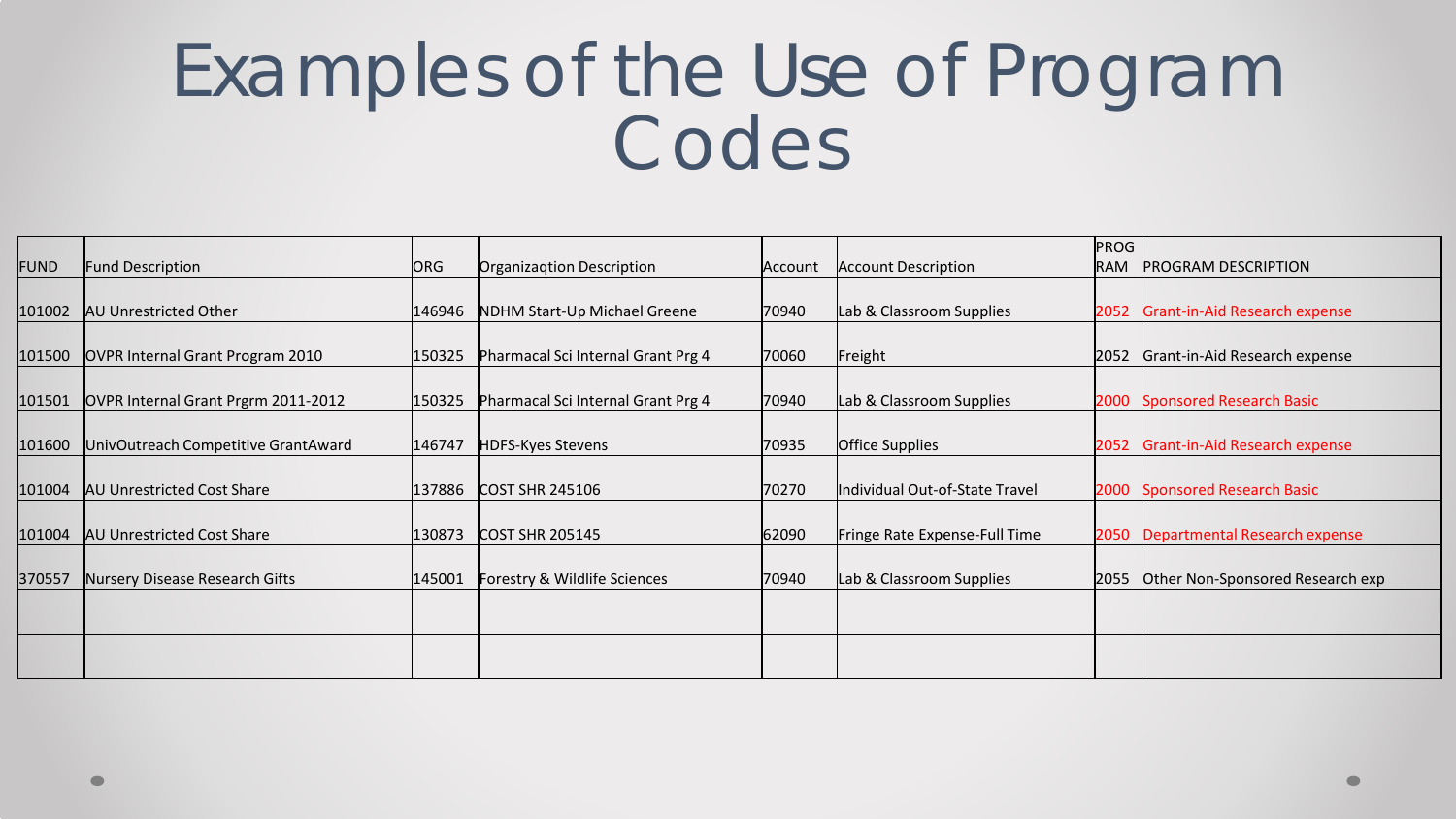|             |                                     |            |                                    |                |                                | <b>PROG</b> |                                      |
|-------------|-------------------------------------|------------|------------------------------------|----------------|--------------------------------|-------------|--------------------------------------|
| <b>FUND</b> | <b>Fund Description</b>             | <b>ORG</b> | <b>Organizagtion Description</b>   | <b>Account</b> | <b>Account Description</b>     | <b>RAM</b>  | <b>PROGRAM DESCRIPTION</b>           |
|             |                                     |            |                                    |                |                                |             |                                      |
| 101002      | <b>AU Unrestricted Other</b>        | 146946     | NDHM Start-Up Michael Greene       | 70940          | Lab & Classroom Supplies       |             | 2052 Grant-in-Aid Research expense   |
|             |                                     |            |                                    |                |                                |             |                                      |
| 101500      | OVPR Internal Grant Program 2010    | 150325     | Pharmacal Sci Internal Grant Prg 4 | 70060          | Freight                        | 2052        | Grant-in-Aid Research expense        |
|             |                                     |            |                                    |                |                                |             |                                      |
| 101501      | OVPR Internal Grant Prgrm 2011-2012 | 150325     | Pharmacal Sci Internal Grant Prg 4 | 70940          | Lab & Classroom Supplies       | 2000        | Sponsored Research Basic             |
|             |                                     |            |                                    |                |                                |             |                                      |
| 101600      | UnivOutreach Competitive GrantAward | 146747     | <b>HDFS-Kyes Stevens</b>           | 70935          | <b>Office Supplies</b>         |             | 2052 Grant-in-Aid Research expense   |
|             |                                     |            |                                    |                |                                |             |                                      |
| 101004      | <b>AU Unrestricted Cost Share</b>   | 137886     | <b>COST SHR 245106</b>             | 70270          | Individual Out-of-State Travel |             | 2000 Sponsored Research Basic        |
|             |                                     |            |                                    |                |                                |             |                                      |
| 101004      | <b>AU Unrestricted Cost Share</b>   | 130873     | <b>COST SHR 205145</b>             | 62090          | Fringe Rate Expense-Full Time  |             | 2050   Departmental Research expense |
|             |                                     |            |                                    |                |                                |             |                                      |
| 370557      | Nursery Disease Research Gifts      | 145001     | Forestry & Wildlife Sciences       | 70940          | Lab & Classroom Supplies       | 2055        | Other Non-Sponsored Research exp     |
|             |                                     |            |                                    |                |                                |             |                                      |
| 370557      | Nursery Disease Research Gifts      | 145001     | Forestry & Wildlife Sciences       | 71150          | Computer Supplies              |             | 2002 Sponsored Research Applied      |
|             |                                     |            |                                    |                |                                |             |                                      |
|             |                                     |            |                                    |                |                                |             |                                      |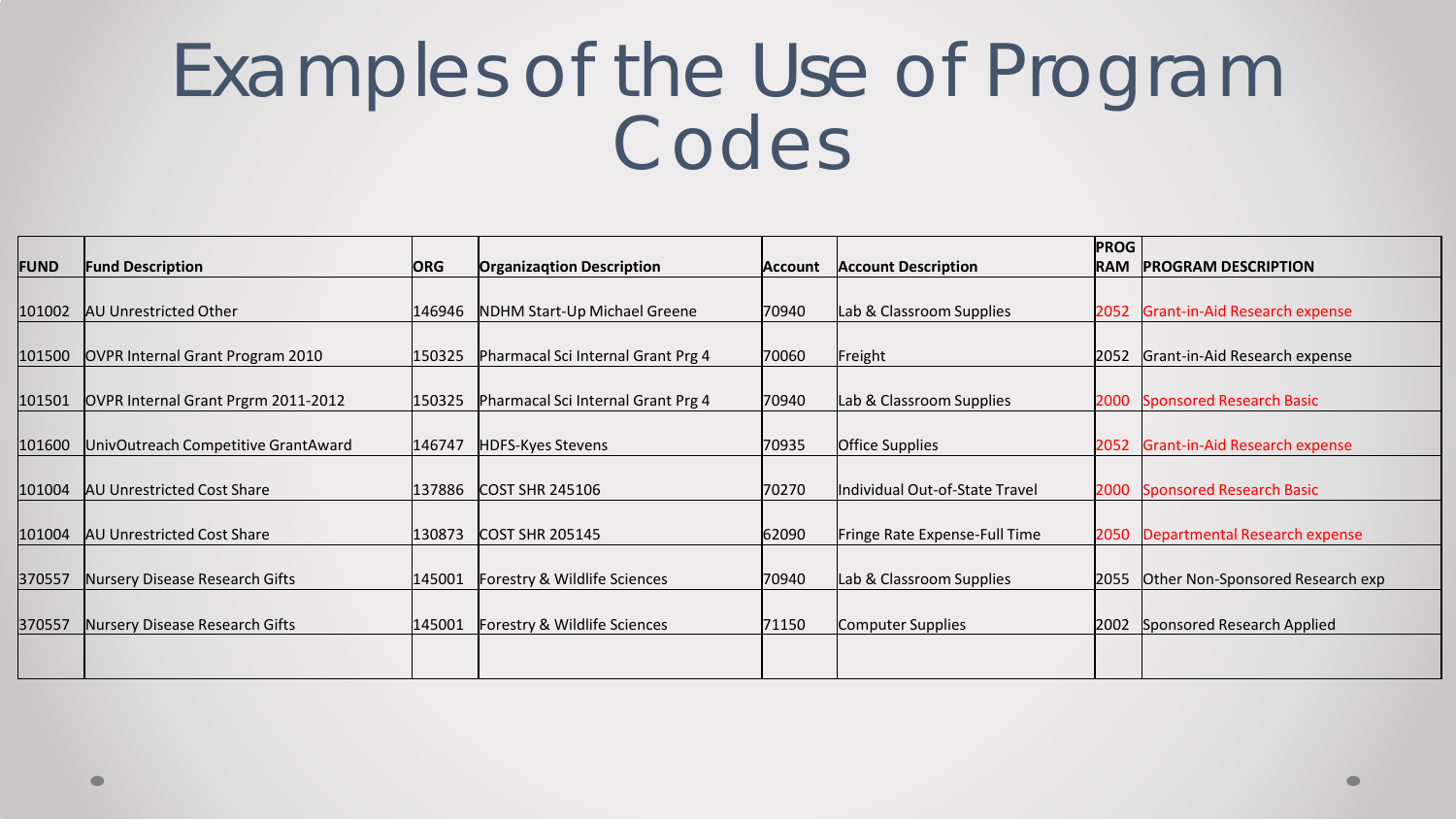|                  |                                     |            |                                    |                |                                           | <b>PROG</b> |                                    |
|------------------|-------------------------------------|------------|------------------------------------|----------------|-------------------------------------------|-------------|------------------------------------|
| <b>FUND</b>      | <b>Fund Description</b>             | <b>ORG</b> | <b>Organizagtion Description</b>   | <b>Account</b> | <b>Account Description</b>                | <b>RAM</b>  | <b>PROGRAM DESCRIPTION</b>         |
|                  |                                     |            |                                    |                |                                           |             |                                    |
| 101002           | <b>AU Unrestricted Other</b>        | 146946     | NDHM Start-Up Michael Greene       | 70940          | Lab & Classroom Supplies                  |             | 2052 Grant-in-Aid Research expense |
|                  |                                     |            |                                    |                |                                           |             |                                    |
| 101500           | OVPR Internal Grant Program 2010    | 150325     | Pharmacal Sci Internal Grant Prg 4 | 70060          | Freight                                   | 2052        | Grant-in-Aid Research expense      |
|                  |                                     |            |                                    |                |                                           |             |                                    |
| $ 101501\rangle$ | OVPR Internal Grant Prgrm 2011-2012 | 150325     | Pharmacal Sci Internal Grant Prg 4 | 70940          | Lab & Classroom Supplies                  | 2000        | <b>Sponsored Research Basic</b>    |
|                  |                                     |            |                                    |                |                                           |             |                                    |
| 101600           | UnivOutreach Competitive GrantAward | 146747     | HDFS-Kyes Stevens                  | 70935          | <b>Office Supplies</b>                    |             | 2052 Grant-in-Aid Research expense |
|                  |                                     |            |                                    |                |                                           |             |                                    |
| 101004           | <b>AU Unrestricted Cost Share</b>   | 137886     | <b>COST SHR 245106</b>             | 70270          | Individual Out-of-State Travel            |             | 2000 Sponsored Research Basic      |
|                  |                                     |            |                                    |                |                                           |             |                                    |
| 101004           | <b>AU Unrestricted Cost Share</b>   | 130873     | <b>COST SHR 205145</b>             | 62090          | Fringe Rate Expense-Full Time             |             | 2050 Departmental Research expense |
|                  |                                     |            |                                    |                |                                           |             |                                    |
| 370557           | Nursery Disease Research Gifts      | 145001     | Forestry & Wildlife Sciences       | 70940          | Lab & Classroom Supplies                  | 2055        | Other Non-Sponsored Research exp   |
|                  |                                     |            |                                    |                |                                           |             |                                    |
| 370557           | Nursery Disease Research Gifts      | 145001     | Forestry & Wildlife Sciences       | 71150          | Computer Supplies                         |             | 2002 Sponsored Research Applied    |
|                  |                                     |            |                                    |                |                                           |             |                                    |
| $ 104004\rangle$ | <b>ACES Unrestricted Cost Share</b> | 302871     | <b>COST SHR 361826</b>             | 60000          | <b>Faculty Administrative Salaries FT</b> |             | 2054 Cost Share expense            |